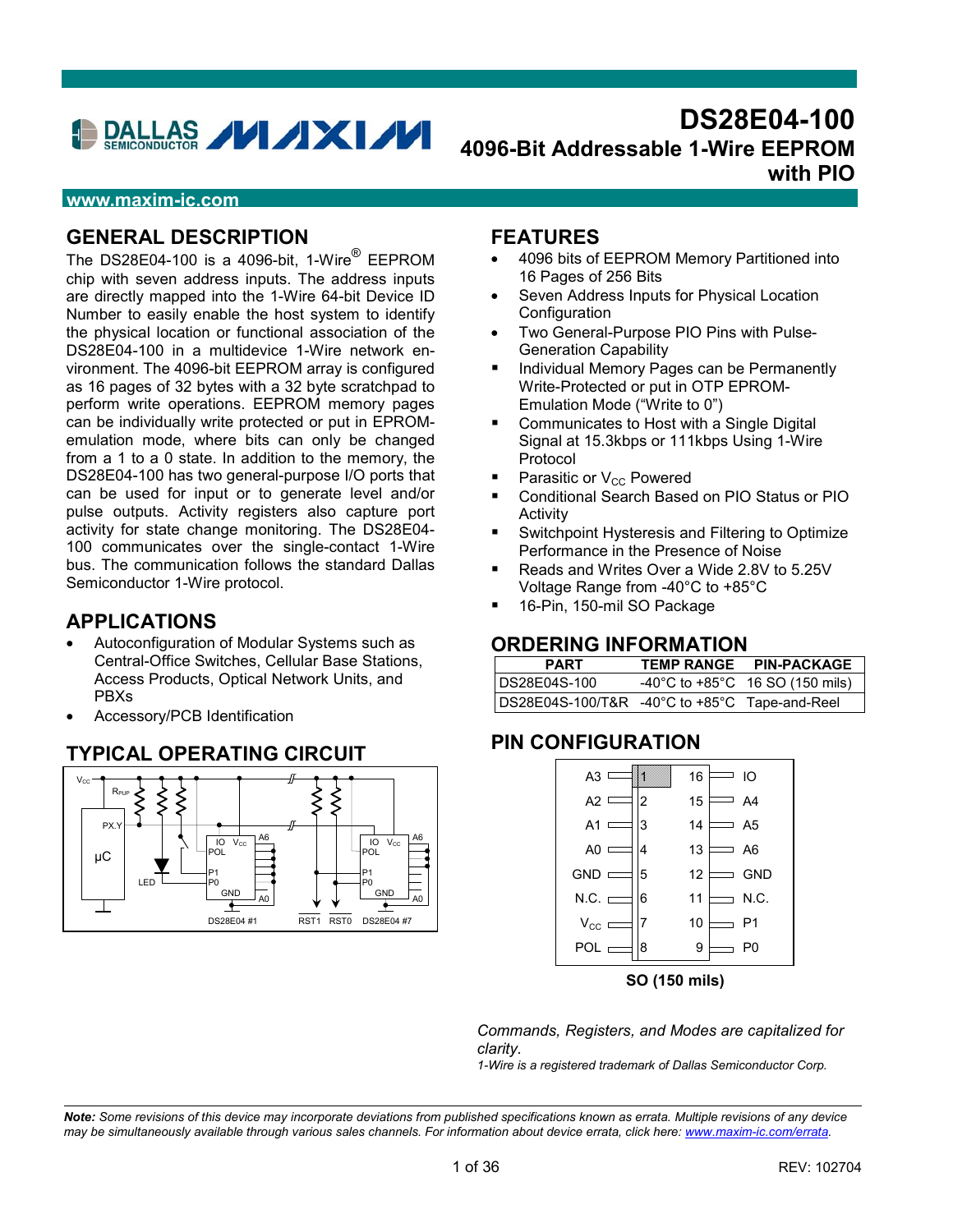### **ABSOLUTE MAXIMUM RATINGS**

All Pins: Voltage to GND -0.5V, +6V -0.5V, +6V -0.5V, +6V -0.5V, +6V -0.5V, +6V -0.5V, +6V -0.5V, +6V -0.5V, +6V All Pins: Sink Current 20mA<br>
Operating Temperature Range 1999 and 2000 and 2000 and 2000 and 2000 and 2000 and 2000 and 2000 and 2000 and 2<br>
And 2000 and 2000 and 2000 and 2000 and 2000 and 2000 and 2000 and 2000 and 2000 Operating Temperature Range -40°C to +85°C to +85°C to +85°C<br>Junction Temperature -40°C to +150°C Junction Temperature +150°C<br>Storage Temperature Range +160°C to +85°C Storage Temperature Range<br>Soldering Temperature

See IPC/JEDEC J-STD-020A

*Stresses beyond those listed under "Absolute Maximum Ratings" may cause permanent damage to the device. These are stress ratings only, and functional operation of the device at these or any other conditions beyond those indicated in the operational sections of the specifications is not implied. Exposure to the absolute maximum rating conditions for extended periods may affect device reliability.* 

### **ELECTRICAL CHARACTERISTICS**

 $(V_{\text{PID}} = 2.8V$  to 5.25V,  $V_{\text{CC}} = V_{\text{PID}}$ , floated or grounded,  $T_A = -40^{\circ}C$  to  $+85^{\circ}C$ .)

| ' rur<br><b>PARAMETER</b>          | <b>SYMBOL</b>       | <b>CONDITIONS</b><br><b>MIN</b>                                                        |                   | <b>TYP</b>         | <b>MAX</b>      | <b>UNITS</b>            |
|------------------------------------|---------------------|----------------------------------------------------------------------------------------|-------------------|--------------------|-----------------|-------------------------|
| <b>Ground Current</b>              | <b>I</b> GND        | (Notes 1, 2, 3)                                                                        |                   |                    | 20              | mA                      |
| <b>Supply Current</b>              | $I_{\rm CC}$        | $V_{CC} = V_{PUP}$ (Note 3)                                                            |                   |                    | 1               | mA                      |
| <b>Standby Supply Current</b>      | $I_{\text{CCS}}$    | Device idle; A0 to A6 floating                                                         |                   |                    | 11              | μA                      |
| PINS AO TO A6                      |                     |                                                                                        |                   |                    |                 |                         |
| Input Low Voltage                  | V <sub>ILA</sub>    | (Note 1)                                                                               |                   |                    | 0.30            | V                       |
| Input High Voltage                 | V <sub>IHA</sub>    | $V_X$ = max( $V_{PUP}$ , $V_{CC}$ ) (Note 1)                                           | $V_{X}$ -<br>0.3V |                    |                 | V                       |
| Input Load Current                 | <b>I</b> LA         | Pin at GND (Note 4)                                                                    | $-1.1$            |                    |                 | μA                      |
| <b>POL PIN</b>                     |                     |                                                                                        |                   |                    |                 |                         |
| Input Low Voltage                  | VILPOL              | (Note 1)                                                                               |                   |                    | 0.30            | $\overline{\mathsf{V}}$ |
| Input High Voltage                 | <b>VIHPOL</b>       | $V_X$ = max( $V_{PUP}$ , $V_{CC}$ ) (Note 1)                                           | $V_X -$<br>0.3V   |                    |                 | V                       |
| Leakage Current                    | <b>ILKPOL</b>       | Pin at 5.25V                                                                           |                   |                    | $\mathbf{1}$    | μA                      |
| <b>PIO PINS</b>                    |                     |                                                                                        |                   |                    |                 |                         |
| Input Low Voltage                  | $V_{ILP}$           | (Note 1)                                                                               |                   |                    | 0.30            | V                       |
| Input High Voltage                 | $V_{IHP}$           | $V_X$ = max( $V_{PUP}$ , $V_{CC}$ ) (Note 1)                                           | $V_X$ -<br>0.3V   |                    |                 | V                       |
| Output Low Voltage at<br>4mA       | $V_{OLP}$           | (Note 5)                                                                               |                   |                    | 0.4             | V                       |
| Leakage Current                    | $I_{LKP}$           | Pin at 5.25V                                                                           |                   |                    | 1               | μA                      |
| Minimum Sensed PIO<br>Pulse        | t <sub>PWMIN</sub>  | (Note 6)                                                                               | $\mathbf{1}$      |                    | 10 <sup>1</sup> | μs                      |
| <b>Output Pulse Duration</b>       | t <sub>PULSE</sub>  | (Note 7)                                                                               | 250               |                    | 1000            | ms                      |
| <b>IO PIN GENERAL DATA</b>         |                     |                                                                                        |                   |                    |                 |                         |
| 1-Wire Pullup Resistance           | R <sub>PUP</sub>    | (Notes 1, 8)                                                                           | 0.3               |                    | 2.2             | kΩ                      |
| Input Capacitance                  | $C_{10}$            | (Notes 3, 9)                                                                           |                   | 100                | 800             | pF                      |
| Input Load Current                 | IL.                 | IO pin at V <sub>PUP</sub> , A0 to A6 floating, V <sub>CC</sub> at<br><b>GND</b>       | 0.05              |                    | 11.00           | μA                      |
|                                    |                     | IO pin at V <sub>PUP</sub> , A0 to A6 floating, V <sub>CC</sub> at<br>V <sub>PUP</sub> | 0.05              |                    | 8.25            |                         |
| High-to-Low Switching<br>Threshold | $V_{TL}$            | (Notes 3, 10, 11)                                                                      | 0.46              |                    | 4.40            | $\mathsf{V}$            |
| Input Low Voltage                  | $\overline{V_{IL}}$ | (Notes 1, 12)                                                                          |                   |                    | 0.3             | $\overline{\vee}$       |
| Input High Voltage                 | $V_{\text{IH}}$     | $V_X$ = max( $V_{PUP}$ , $V_{CC}$ ) (Note 1)                                           | $V_{X}$ -<br>0.3V |                    |                 | V                       |
| Low-to-High Switching<br>Threshold | V <sub>TH</sub>     | (Notes 3, 10, 13)                                                                      | 1.0               |                    | 4.9             | $\mathsf{V}$            |
| Switching Hysteresis               | $V_{HY}$            | (Notes 3, 10, 14)                                                                      | 0.21              |                    | 1.70            | V                       |
| Output Low Voltage                 | V <sub>OL</sub>     | At 4mA Current Load (Note 5)                                                           |                   |                    | 0.4             | V                       |
|                                    |                     | Standard speed, $R_{PUP} = 2.2k\Omega$                                                 | $\mathbf 5$       |                    |                 |                         |
| Recovery Time                      |                     | Overdrive speed, $R_{PUP} = 2.2k\Omega$                                                | $\overline{2}$    |                    |                 |                         |
| (Notes 1, 15)                      | t <sub>REC</sub>    | Overdrive speed, directly prior to reset                                               | $\sqrt{5}$        |                    |                 | μs                      |
|                                    |                     | pulse; $R_{PUP} = 2.2k\Omega$                                                          |                   |                    |                 |                         |
| Rising-Edge Hold-Off Time          | $t_{\sf REH}$       | Standard speed (Note 16)                                                               | 0.5               |                    | 5.0             | μs                      |
| (Note 3)                           |                     | Overdrive speed                                                                        |                   | Not applicable (0) |                 |                         |
| <b>Time Slot Duration</b>          | $t_{\text{SLOT}}$   | Standard speed                                                                         | 65                |                    |                 | μs                      |
| (Note 1)                           |                     | Overdrive speed                                                                        | 9                 |                    |                 |                         |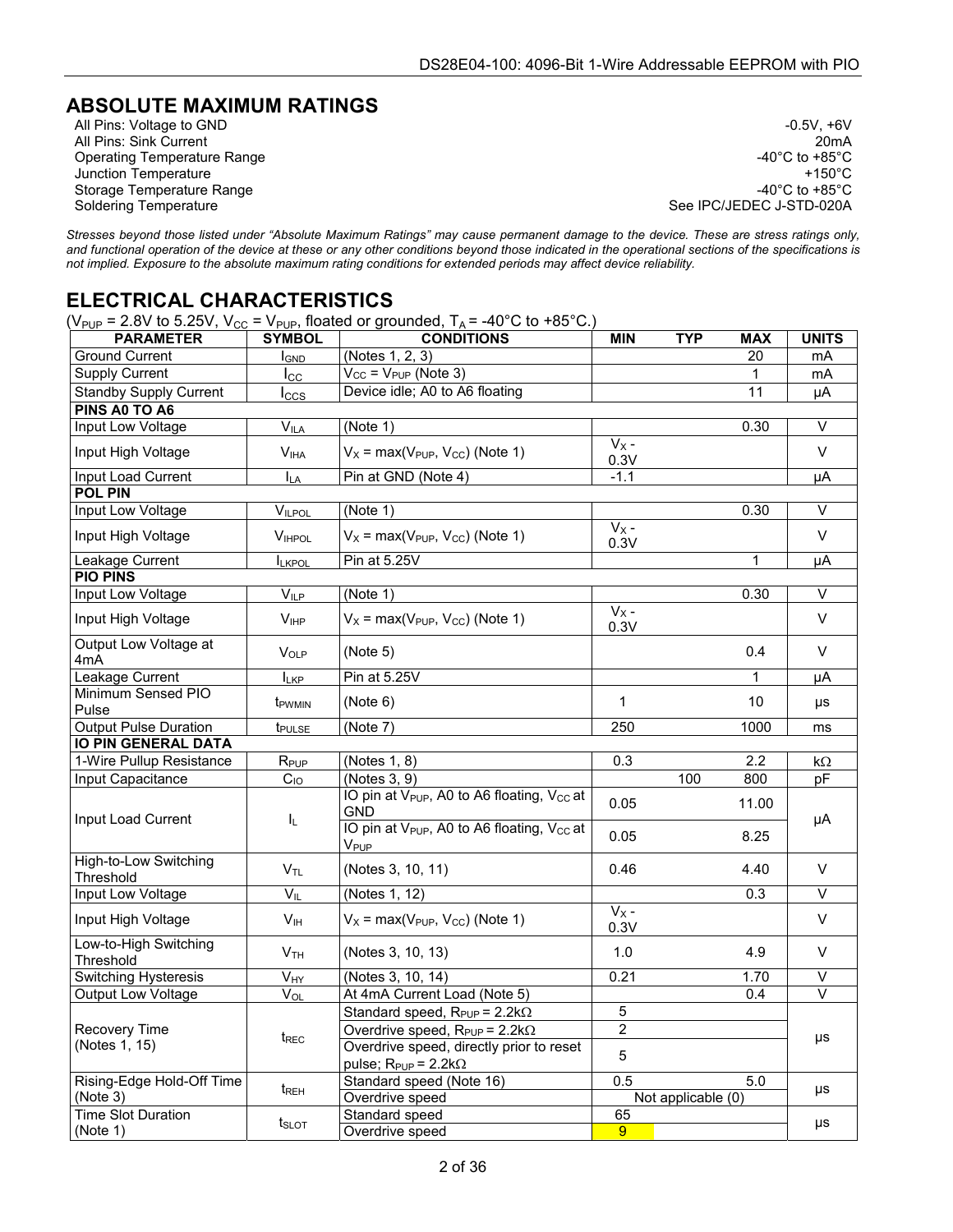| <b>PARAMETER</b>                            | <b>SYMBOL</b>     | <b>CONDITIONS</b>                        | <b>MIN</b>        | <b>TYP</b><br><b>MAX</b> | <b>UNITS</b> |  |
|---------------------------------------------|-------------------|------------------------------------------|-------------------|--------------------------|--------------|--|
| IO PIN, 1-Wire RESET, PRESENCE DETECT CYCLE |                   |                                          |                   |                          |              |  |
|                                             |                   | Standard speed, $V_{PUP} > 4.5V$         | 480               | 640                      |              |  |
| Reset Low Time (Note 1)                     | $t_{\sf RSTL}$    | Standard speed (Note 17)                 | 504               | 640                      | μs           |  |
|                                             |                   | Overdrive speed, V <sub>PUP</sub> > 4.5V | 48                | 80                       |              |  |
|                                             |                   | Overdrive speed (Note 17)                | 53                | 80                       |              |  |
| Presence-Detect High                        | t <sub>PDH</sub>  | Standard speed                           | 15                | 60                       | μs           |  |
| Time                                        |                   | Overdrive speed (Note 17)                | $\overline{2}$    |                          |              |  |
| Presence-Detect Fall Time                   |                   | Standard speed, $V_{PUP} > 4.5V$         | 1.10              | 3.75                     |              |  |
| (Notes 3, 18)                               | $t_{FPD}$         | Standard speed                           | 1.1               | 7.0                      | μs           |  |
|                                             |                   | Overdrive speed                          | 0                 | 1.1                      |              |  |
| Presence-Detect Low                         |                   | Standard speed                           | 60                | 240                      |              |  |
| Time                                        | t <sub>PDL</sub>  | Overdrive speed, $V_{PUP} > 4.5V$        | 8                 | 24                       | μs           |  |
|                                             |                   | Overdrive speed (Note 17)                | 8                 | 26                       |              |  |
| Presence-Detect Sample                      |                   | Standard speed, $V_{\text{PUP}} > 4.5V$  | 64                | 75                       |              |  |
| Time (Note 1)                               | $t_{\text{MSP}}$  | Standard speed                           | 67                | 75                       | μs           |  |
|                                             |                   | Overdrive speed                          | 8.1               | 10                       |              |  |
| IO PIN, 1-Wire WRITE                        |                   |                                          |                   |                          |              |  |
| Write-0 Low Time (Note 1)                   | twol              | Standard speed                           | 60                | 120                      | μs           |  |
|                                             |                   | Overdrive speed (Note 17)                |                   | 16                       |              |  |
| Write-1 Low Time                            | t <sub>w1L</sub>  | 5<br>Standard speed                      |                   | $15 - \epsilon$          | μs           |  |
| (Notes 1, 19)                               |                   | Overdrive speed                          | $\overline{1}$    | $2 - \epsilon$           |              |  |
| IO PIN, 1-Wire READ                         |                   |                                          |                   |                          |              |  |
| Read Low Time                               |                   | Standard speed                           | $\overline{5}$    | $15 - \delta$            |              |  |
| (Notes 1, 20)                               | t <sub>RL</sub>   | Overdrive speed                          | 1                 | $2 - \delta$             | μs           |  |
| Read Sample Time                            |                   | Standard speed                           | $t_{RL} + \delta$ | 15                       |              |  |
| $t_{MSR}$<br>(Notes 1, 20)                  |                   | Overdrive speed                          | $t_{RL} + \delta$ | $\overline{2}$           | μs           |  |
| <b>EEPROM</b>                               |                   |                                          |                   |                          |              |  |
| <b>Programming Current</b>                  | <b>I</b> PROG     | (Note 21)                                |                   | 1                        | <b>mA</b>    |  |
| Programming Time                            | t <sub>PROG</sub> | (Note 22)                                |                   | 10                       | ms           |  |
| Write/Erase Cycles                          |                   | At $+25^{\circ}$ C                       | 200k              |                          |              |  |
| (Endurance)                                 | $N_{CY}$          | At +85°C (worst case)                    | 50k               |                          |              |  |
| Data Retention                              | $t_{DR}$          | At +85°C (worst case)                    | 10                |                          | years        |  |

- **Note 1:** System requirement.
- **Note 2:** Maximum instantaneous pulldown current through all pins combined.
- **Note 3:** Guaranteed by design, simulation only. Not production tested.<br>**Note 4:** This load current is caused by the internal weak pullup, which
- **Note 4:** This load current is caused by the internal weak pullup, which asserts a logical 1 to address pins that are not connected. The logical state of the address pins must not change during the execution of ROM function commands during those time slots in which these bits are relevant.
- **Note 5:** The I-V characteristic is linear for voltages less than 1V.<br>**Note 6:** Width of the narrowest pulse that trips the activity latch.
- Width of the narrowest pulse that trips the activity latch. Back to back pulses that are active for < t<sub>PWMIN</sub> (max) and that have an intermediate inactive time  $\lt$  t<sub>PWMIN</sub> (max) are not guaranteed to be filtered.
- **Note 7:** The Pulse function requires that V<sub>CC</sub> power is available; otherwise the command will not be executed.<br>**Note 8:** Maximum allowable pullup resistance is a function of the number of 1-Wire devices in the system and
- **Note 8:** Maximum allowable pullup resistance is a function of the number of 1-Wire devices in the system and 1-Wire recovery times. The specified value here applies to systems with only one device and with the minimum 1-Wire recovery times. For more heavily loaded systems, an active pullup such as that found in the DS2482-x00, DS2480B, or DS2490 may be required.
- **Note 9:** Capacitance on the data pin could be 800pF when V<sub>PUP</sub> is first applied. If a 2.2k $\Omega$  resistor is used to pull up the data line, 2.5µs after  $V_{\text{PUP}}$  has been applied the parasite capacitance will not affect normal communications.
- **Note 10:**  $V_{TL}$ ,  $V_{TH}$ , and  $V_{HY}$  are a function of the internal supply voltage.<br>**Note 11:** Voltage below which, during a falling edge on IO, a logic 0 is d
- Voltage below which, during a falling edge on IO, a logic 0 is detected.
- **Note 12:** The voltage on IO needs to be less than or equal to V<sub>ILMAX</sub> whenever the master drives the line low.<br>**Note 13:** Voltage above which, during a rising edge on IO, a logic 1 is detected.
- **Note 13:** Voltage above which, during a rising edge on IO, a logic 1 is detected.<br>**Note 14:** After V<sub>TH</sub> is crossed during a rising edge on IO, the voltage on IO has t
- After  $V_{TH}$  is crossed during a rising edge on IO, the voltage on IO has to drop by at least  $V_{HY}$  to be detected as logic '0'.
- **Note 15:** Applies to a single DS28E04-100 without  $V_{CC}$  supply, attached to a 1-Wire line.<br>**Note 16:** The earliest recognition of a negative edge is possible at t<sub>REH</sub> after  $V_{TH}$  has been

The earliest recognition of a negative edge is possible at t<sub>REH</sub> after V<sub>TH</sub> has been previously reached.

**Note 17:** Highlighted numbers are NOT in compliance with legacy 1-Wire product standards. See comparison table.<br>Note 18: Interval during the negative edge on IO at the beginning of a Presence Detect pulse between the time **Note 18:** Interval during the negative edge on IO at the beginning of a Presence Detect pulse between the time at which the voltage is 80% of  $V_{\text{PUP}}$  and the time at which the voltage is 20% of  $V_{\text{PUP}}$ .

**Note 19:** - $\varepsilon$  represents the time required for the pullup circuitry to pull the voltage on IO up from  $V_{IL}$  to  $V_{TH}$ .

Note 20:  $\delta$  represents the time required for the pullup circuitry to pull the voltage on IO up from V<sub>IL</sub> to the input high threshold of the bus master.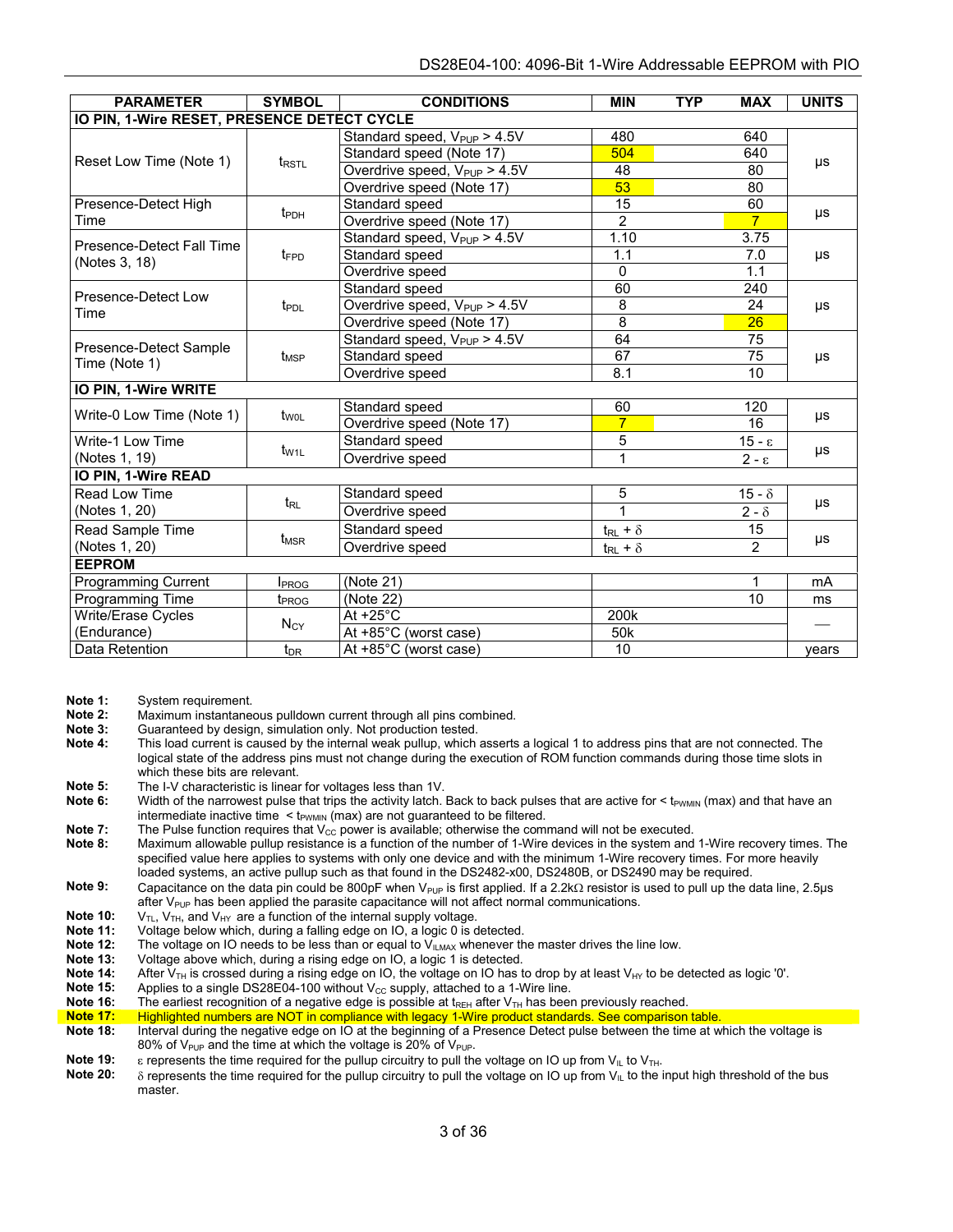- Note 21: Current drawn during the EEPROM programming interval. If the device does not get V<sub>cc</sub> power, the pullup circuit on IO during the programming interval should be such that the voltage at IO is greater than or equal to V<sub>PUP</sub>(min). If V<sub>PUP</sub> in the system is close to Vpup(min) then a low-impedance bypass of  $R_{PUP}$  that can be activated during programming may need to be added.
- Note 22: The t<sub>PROG</sub> interval begins t<sub>REHmax</sub> after the trailing rising edge on IO for the last time slot of the E/S byte for a valid Copy Scratchpad sequence. Interval ends once the device's self-timed EEPROM programming cycle is complete and the current drawn by the device has returned from  $I_{PROG}$  to  $I_L$  or  $I_{CCS}$ , respectively.

|                               |                  |                       | <b>LEGACY VALUES</b> |                        | DS28E04-100 VALUES     |                   |                       |                        |  |
|-------------------------------|------------------|-----------------------|----------------------|------------------------|------------------------|-------------------|-----------------------|------------------------|--|
| <b>PARAMETER</b>              |                  | <b>STANDARD SPEED</b> |                      | <b>OVERDRIVE SPEED</b> |                        |                   | <b>STANDARD SPEED</b> | <b>OVERDRIVE SPEED</b> |  |
|                               | <b>MIN</b>       | <b>MAX</b>            | <b>MIN</b>           | <b>MAX</b>             | <b>MIN</b>             | <b>MAX</b>        | <b>MIN</b>            | <b>MAX</b>             |  |
| $t_{SLOT}$ (incl. $t_{REC}$ ) | 61us             | (undef)               | 7µs                  | (undef)                | $65\mu s$ <sup>1</sup> | (undef)           | 9 <sub>us</sub>       | (undef)                |  |
| t <sub>RSTL</sub>             | 480 <sub>µ</sub> | (undef)               | 48us                 | 80 <sub>µ</sub>        | 504 <sub>µ</sub>       | 640 <sub>µ</sub>  | 53 <sub>us</sub>      | 80us                   |  |
| <b>I</b> PDH                  | 15us             | 60us                  | 2µs                  | 6µs                    | 15us                   | 60us              | $2\mus$               | 7 <sub>us</sub>        |  |
| <b>T</b> PDL                  | 60us             | 240us                 | 8us                  | 24us                   | 60us                   | 240us             | 8us                   | 26us                   |  |
| t <sub>wol</sub>              | 60us             | 120 <sub>us</sub>     | 6us                  | 16us                   | 60us                   | 120 <sub>us</sub> | 7 <sub>us</sub>       | 16us                   |  |

<sup>1)</sup> Intentional change, longer recovery time requirement due to modified 1-Wire front end.

### **PIN DESCRIPTION**

| <b>PIN</b>      | <b>NAME</b>    | <b>FUNCTION</b>                                                                             |
|-----------------|----------------|---------------------------------------------------------------------------------------------|
|                 | A3             | Address bit input (place value $= 8$ ), with weak pullup.                                   |
| $\overline{2}$  | A2             | Address bit input (place value $=$ 4), with weak pullup.                                    |
| 3               | A1             | Address bit input (place value $= 2$ ), with weak pullup.                                   |
| 4               | A0             | Least significant address bit input (place value $= 1$ ), with weak pullup.                 |
| 5, 12           | <b>GND</b>     | <b>Ground Reference</b>                                                                     |
| 6, 11           | N.C.           | Not Connected                                                                               |
|                 | $V_{\rm CC}$   | Optional power supply for the chip; float or ground if $V_{\rm CC}$ power is not available. |
| 8               | <b>POL</b>     | Power-up polarity (logical state) for P0 and P1; pin has a weak pulldown.                   |
| 9               | P0             | Remote-controlled I/O pin, open drain with weak pulldown.                                   |
| 10 <sup>1</sup> | P <sub>1</sub> | Remote-controlled I/O pin, open drain with weak pulldown.                                   |
| 13              | A6             | Address bit input (place value $= 64$ ), with weak pullup.                                  |
| 14              | A5             | Address bit input (place value $=$ 32), with weak pullup.                                   |
| 15              | A4             | Address bit input (place value = 16), with weak pullup.                                     |
| 16              | IО             | 1-Wire Bus Interface. Open drain, requires external pullup resistor.                        |

### **DETAILED DESCRIPTION**

The DS28E04-100 combines 4096 bits of EEPROM, a 16-byte control page, two general-purpose PIO pins, seven external address pins, and a fully featured 1-Wire interface in a single chip. PIO outputs are configured as opendrain and provide an on-resistance of 100 $\Omega$  max. A robust PIO channel-access communication protocol ensures that PIO output-setting changes occur error-free. The DS28E04-100 has an additional memory area called the scratchpad that acts as a buffer when writing to the main memory or the control page. Data is first written to the scratchpad from which it can be read back. The copy scratchpad command transfers the data to its final memory location. Each DS28E04-100 has a device ID number that is 64 bits long. The user can define seven bits of this number through address pins. The remaining 57 bits are factory-lasered into the chip. The device ID number guarantees unique identification and is used to address the device in a multidrop 1-Wire network environment, where multiple devices reside on a common 1-Wire bus and operate independently of each other. The DS28E04- 100 also supports 1-Wire conditional search capability based on PIO conditions or power-on-reset activity. The DS28E04-100 has an optional  $V_{CG}$  supply connection. When an external supply is absent, device power is supplied parasitically from the 1-Wire bus. When an external supply is present, PIO states are maintained in the absence of the 1-Wire bus power source. Applications of the DS28E04-100 include autoconfiguration and state monitoring of modular systems such as central-office switches, cellular base stations, access products, optical network units, and PBXs, and accessory/PC board identification.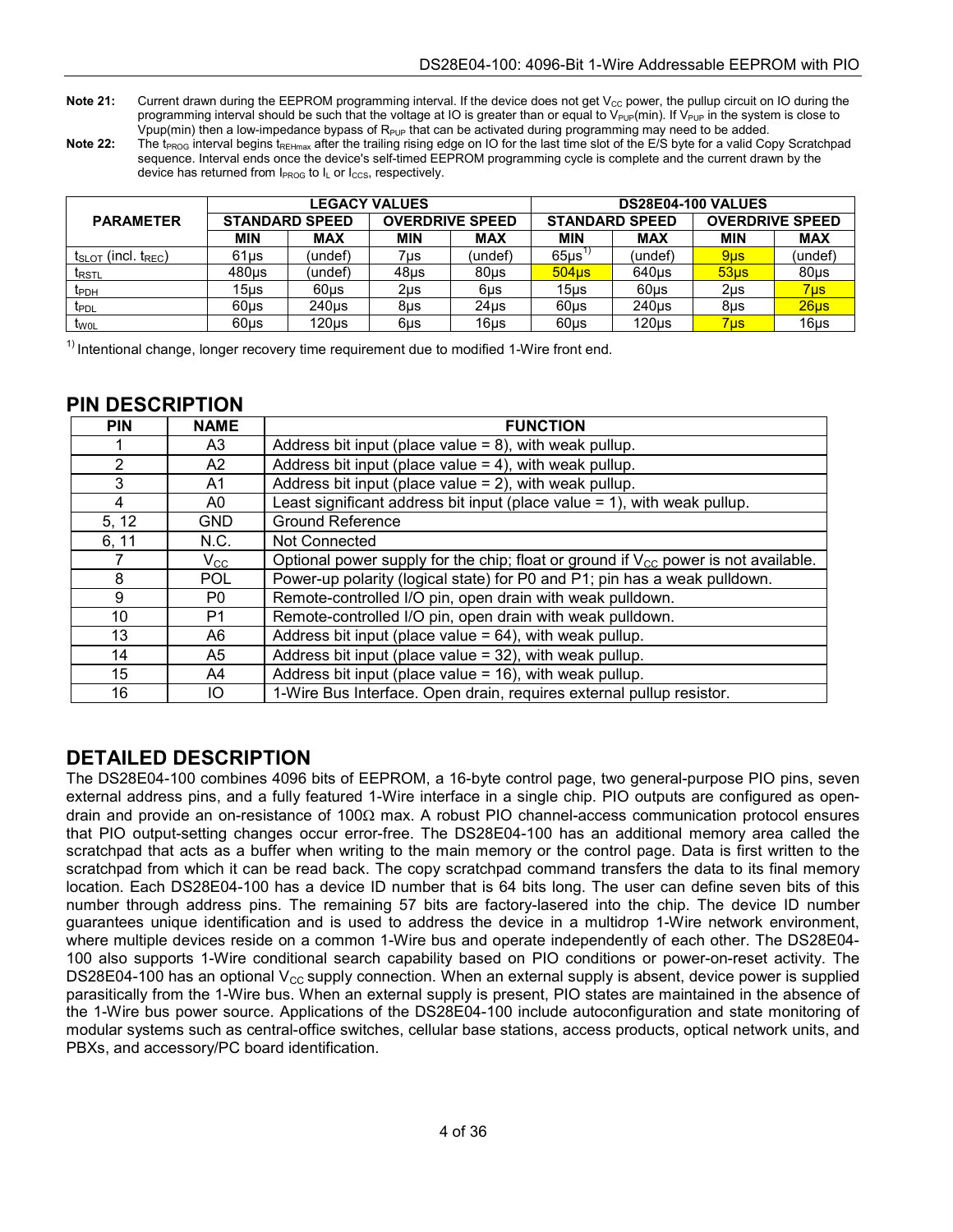# **OVERVIEW**

The block diagram in Figure 1 shows the relationships between the major control and memory sections of the DS28E04-100. The DS28E04-100 has five main data components: 1) 64-bit device ID number, 2) 32-byte scratchpad, 3) sixteen 32-byte pages of EEPROM, 4) Special Function Register, and 5) PIO Control Registers. The hierarchical structure of the 1-Wire protocol is shown in Figure 2. The bus master must first provide one of the eight ROM Function Commands, 1) Read ROM, 2) Match ROM, 3) Search ROM, 4) Conditional Search ROM, 5) Skip ROM, 6) Resume, 7) Overdrive-Skip ROM or 8) Overdrive-Match ROM. Upon completion of an Overdrive ROM command byte executed at standard speed, the device enters Overdrive mode where all subsequent communication occurs at a higher speed. The protocol required for these ROM function commands is described in Figure 14. After a ROM function command is successfully executed, the memory/control functions become accessible and the master may provide any one of the nine Memory/Control Function commands. The protocol for these commands is described in Figure 9. **All data is read and written least significant bit first.** 

# **Figure 1. Block Diagram**

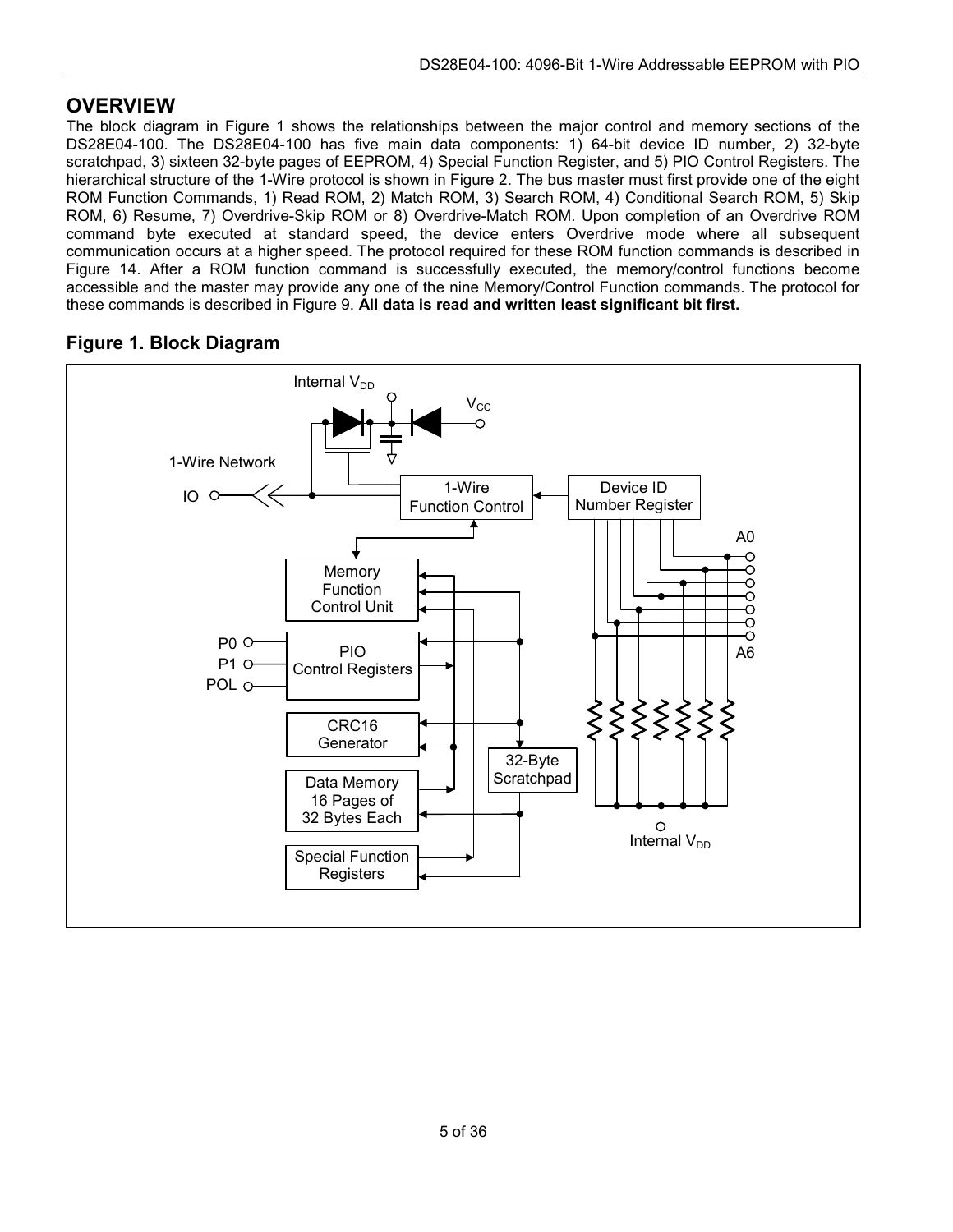



### **64-BIT DEVICE ID NUMBER (NETWORK ADDRESS)**

Each DS28E04-100 has a unique device ID number that is 64 bits long, as shown in Figure 3. The first 8 bits are a 1-Wire family code. The next 8 bits are an external address byte, of which the lower 7 bits are connected to the address input pins A0 to A6. This allows the user to set a portion of the Device ID Number by connecting some of these pins to GND (logic 0) or to  $V_{CC}$  (logic 1) or leaving them open (logic 1). The next 40 bits are a lasered serial number. Even if multiple DS28E04-100 are used in a 1-Wire network and all address inputs are wired to the same state or left open (unconnected), the unique 40-bit serialization field will prevent any address conflict, allowing to communicate with each device individually. The last 8 bits are a lasered CRC (Cyclic Redundancy Check) of the first 56 bits, assuming that the address input pins A0 to A6 are at logic 1. The 1-Wire CRC is generated using a polynomial generator consisting of a shift register and XOR gates as shown in Figure 4. The polynomial is  $X^8 + X^5 +$ X4 + 1. Further information on the Device ID CRC is found in section *CRC Generation* near the end of this document.

| <b>MSB</b>              |                              |                                                                                        | ∟SB                        |
|-------------------------|------------------------------|----------------------------------------------------------------------------------------|----------------------------|
| 8-Bit CRC<br>Code       | 40-Bit Lasered Serial Number | 8-Bit External<br>Address Input<br>A<br>A<br>Α<br>Α<br>A<br>A<br>A<br>$\mathbf 0$<br>6 | 8-Bit Family Code<br>(1Ch) |
| <b>MSB</b><br><b>SB</b> | _SB<br><b>MSB</b>            | <b>MSB</b><br>.SB                                                                      | $\_SB$<br><b>MSB</b>       |

**Figure 3. 64-Bit Device ID Number**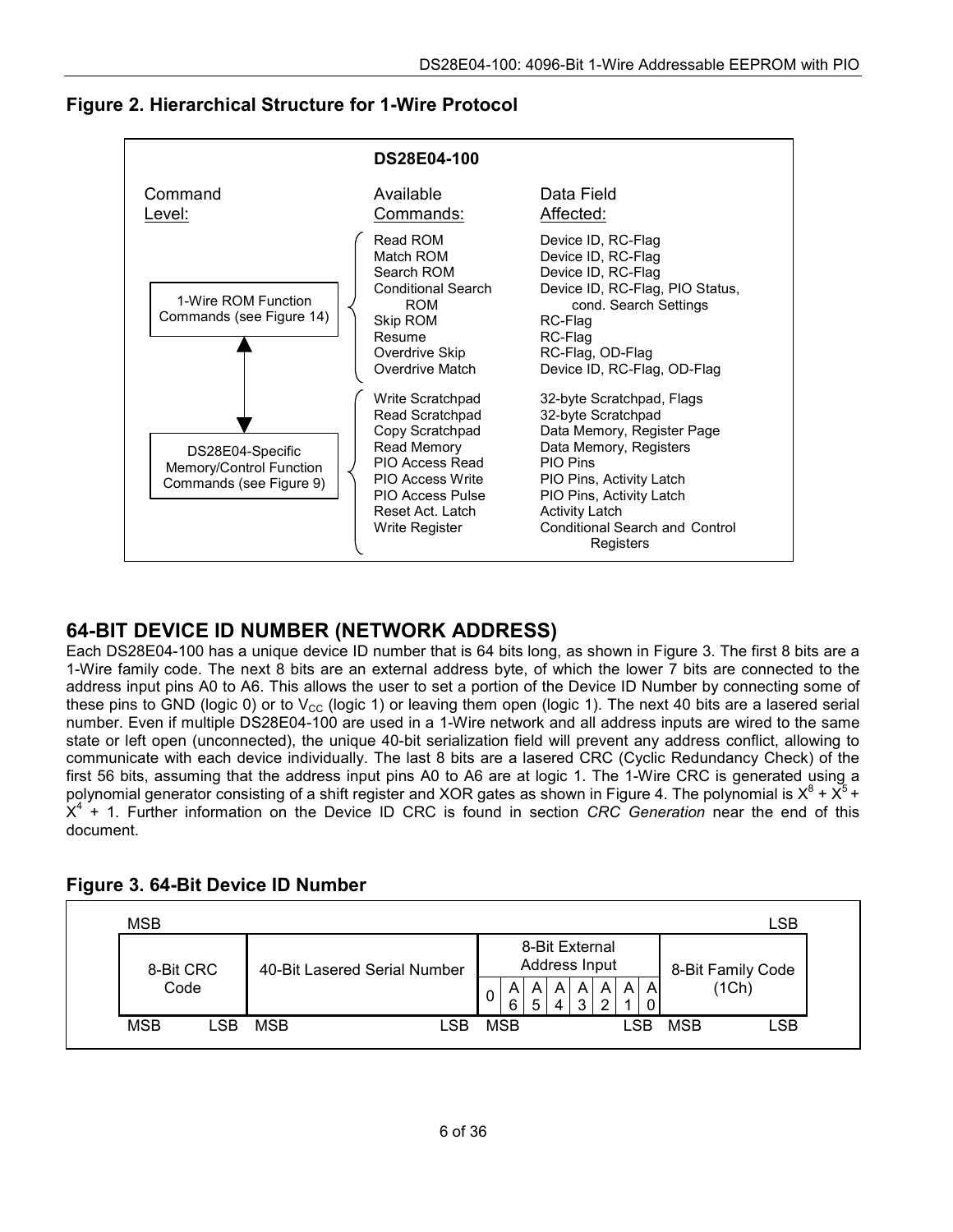### **Figure 4. 1-Wire CRC Generator**



### **MEMORY**

The DS28E04-100 EEPROM array consists of 17 pages of 32 bytes each, starting at address 0000h and ending at address 021Fh. All memory addresses in this range have unrestricted read access. The data memory consists of 16 pages of 32 bytes each. The register page consists of 32 bytes starting at address 0200h. It contains 16 page protection control bytes (one for each data memory page), the register page lock byte, the factory bytes, and the reserved bytes. The reserved bytes are for future use by the factory and should be not be used. They have no effect on device operation.

The protection control registers, along with the register page lock byte, determine whether write protection, EPROM mode, or copy protection is enabled for each of the 16 data memory pages. A value of 55h sets write protection for the associated memory page. A value of AAh sets EPROM mode. A value of 55h or AAh for the register page lock byte sets copy protection for all write-protected data memory pages, as well as the register page. EPROM mode pages are not affected. The protection control registers and the register page lock byte write protect themselves if set to 55h or AAh. Any other setting leaves them open for unrestricted write access.

In addition to the EEPROM, the device has a 32-byte volatile scratchpad. Writes to the EEPROM array are a twostep process. First, data is written to the scratchpad through the Write Scratchpad command, and then copied into the main array through the Copy Scratchpad command. The user can verify the data written to the scratchpad through the Read Scratchpad command prior to copying into the main array.

If a memory location is write protected, data sent by the master to the associated address during a Write Scratchpad command is not loaded into the scratchpad. Instead, it is replaced by the data in EEPROM located at the target address. If a memory location is in EPROM mode, the scratchpad is loaded with the logical AND of the data sent by the master and the data in EEPROM at the target address. Copy Scratchpad commands to writeprotected or EPROM mode memory locations are allowed. This allows write-protected data in the device to be refreshed, i.e., reprogrammed with the current data.

If a memory location is copy protected, a Copy Scratchpad command to that location will be blocked, which is indicated by FFh success bytes. Copy protection is used for a higher level of security, and should only be used after all write-protected pages and their associated protection control bytes are set to their final values. Copy protection as implemented with this device does not prevent copying data from one device to another; it only blocks the execution of the copy scratchpad command with a target address of a copy-protected memory page.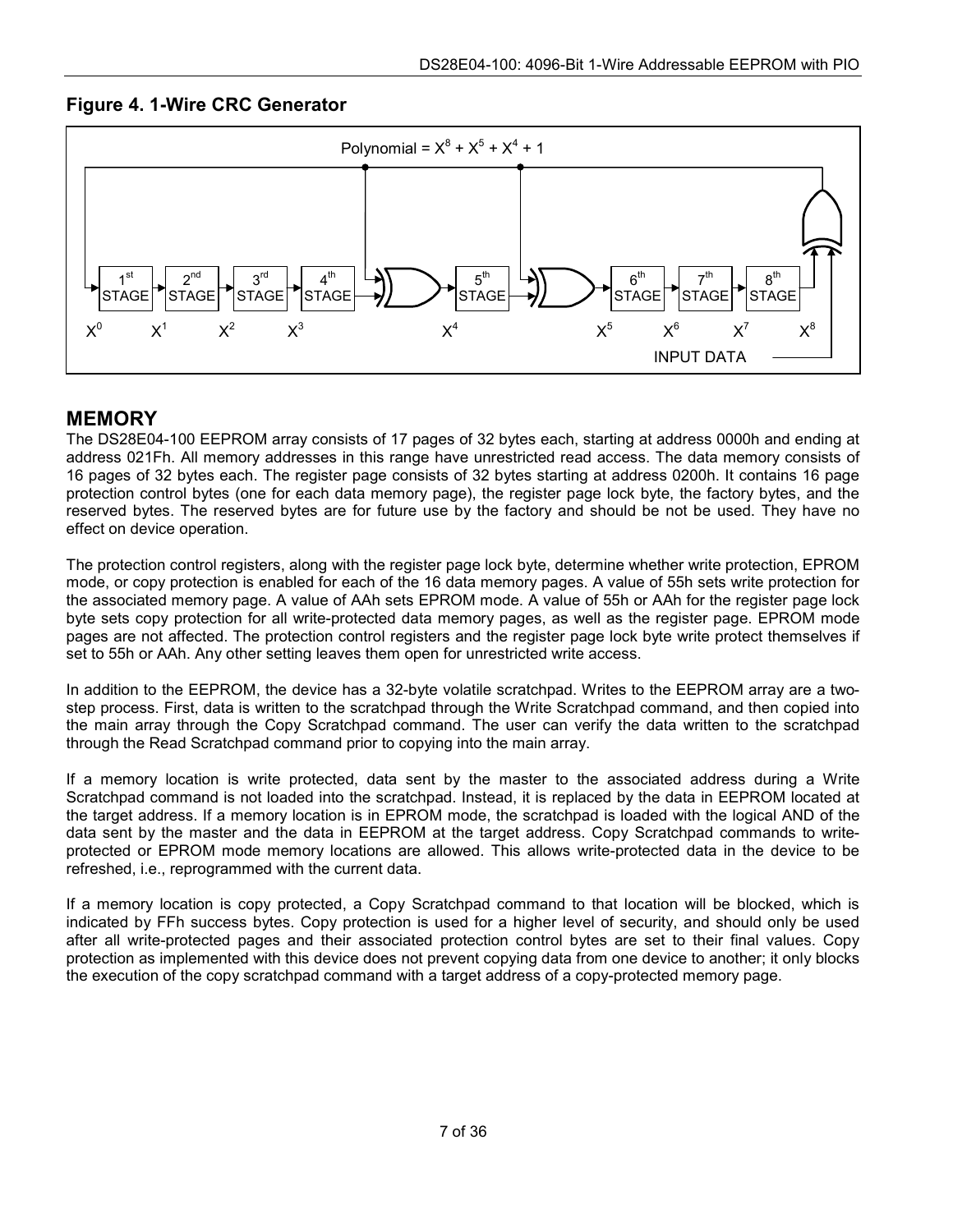# **Figure 5. Memory Map**

Address locations 0000h to 021Fh are nonvolatile. Address locations 0220h to 0225 are volatile.

| <b>ADDRESS RANGE</b>                       | <b>TYPE</b>  | <b>DESCRIPTION</b>                    | <b>PROTECTION CODES (NOTES)</b>                                                                                              |
|--------------------------------------------|--------------|---------------------------------------|------------------------------------------------------------------------------------------------------------------------------|
| 0000h to 001Fh                             | R/(W)        | Data Memory Page 0                    | (Protection controlled by address 0200h)                                                                                     |
| 0020h to 003Fh                             | R/(W)        | Data Memory Page 1                    | (Protection controlled by address 0201h)                                                                                     |
| 0040h to 005Fh                             | R/(W)        | Data Memory Page 2                    | (Protection controlled by address 0202h)                                                                                     |
| 0060h to 007Fh                             | R/(W)        | Data Memory Page 3                    | (Protection controlled by address 0203h)                                                                                     |
| 0080h to 009Fh                             | R/(W)        | Data Memory Page 4                    | (Protection controlled by address 0204h)                                                                                     |
| 00A0h to 00BFh                             | R/(W)        | Data Memory Page 5                    | (Protection controlled by address 0205h)                                                                                     |
| 00C0h to 0DFh                              | R/(W)        | Data Memory Page 6                    | (Protection controlled by address 0206h)                                                                                     |
| 00E0h to 00FFh                             | R/(W)        | Data Memory Page 7                    | (Protection controlled by address 0207h)                                                                                     |
| 0100h to 011Fh                             | R/(W)        | Data Memory Page 8                    | (Protection controlled by address 0208h)                                                                                     |
| 0120h to 013Fh                             | R/(W)        | Data Memory Page 9                    | (Protection controlled by address 0209h)                                                                                     |
| 0140h to 015Fh                             | R/(W)        | Data Memory Page 10                   | (Protection controlled by address 020Ah)                                                                                     |
| 0160h to 017Fh                             | R/(W)        | Data Memory Page 11                   | (Protection controlled by address 020Bh)                                                                                     |
| 0180h to 019Fh                             | R/(W)        | Data Memory Page 12                   | (Protection controlled by address 020Ch)                                                                                     |
| 01A0h to 01BFh                             | R/(W)        | Data Memory Page 13                   | (Protection controlled by address 020Dh)                                                                                     |
| 01C0h to 01DFh                             | R/(W)        | Data Memory Page 14                   | (Protection controlled by address 020Eh)                                                                                     |
| 01E0h to 01FFh                             | R/(W)        | Data Memory Page 15                   | (Protection controlled by address 020Fh)                                                                                     |
| 0200h <sup>1)</sup> to 020Fh <sup>1)</sup> | R/(W)        | Protection Control Pages 0<br>to $15$ | 55h: Write Protected; AAh: EPROM mode.<br>Address 0200h is associated with memory<br>page 0, address 0201h with page 1, etc. |
| $0210h^{1}$                                | R/(W)        | Register Page Lock                    | (See text)                                                                                                                   |
| 0211h                                      | R            | <b>Factory Byte</b>                   | (Reads 55h or AAh)                                                                                                           |
| 0212h to 021Dh                             | N/A          | Reserved                              |                                                                                                                              |
| 021Eh to 021Fh                             | $\mathsf{R}$ | <b>Factory Bytes</b>                  | (Undefined value)                                                                                                            |

| 220h | R               | PIO Logic State                                          | (The lower two bits are valid) |
|------|-----------------|----------------------------------------------------------|--------------------------------|
| 221h | R               | PIO Output Latch State                                   | (The lower two bits are valid) |
| 222h | R.              | PIO Activity Latch State                                 | (The lower two bits are valid) |
| 223h | RM <sup>2</sup> | <b>Conditional Search PIO</b><br><b>Selection Mask</b>   |                                |
| 224h | RM <sup>2</sup> | <b>Conditional Search Polarity</b><br><b>Selection</b>   |                                |
| 225h | RM <sup>2</sup> | <b>Conditional Search Control</b><br>and Status Register |                                |

 $1)$  Once programmed to AAh or 55h this address becomes read-only. All other codes can be stored but will neither write-protect the address nor activate any function.

<sup>2)</sup> Limited write access through Write Register command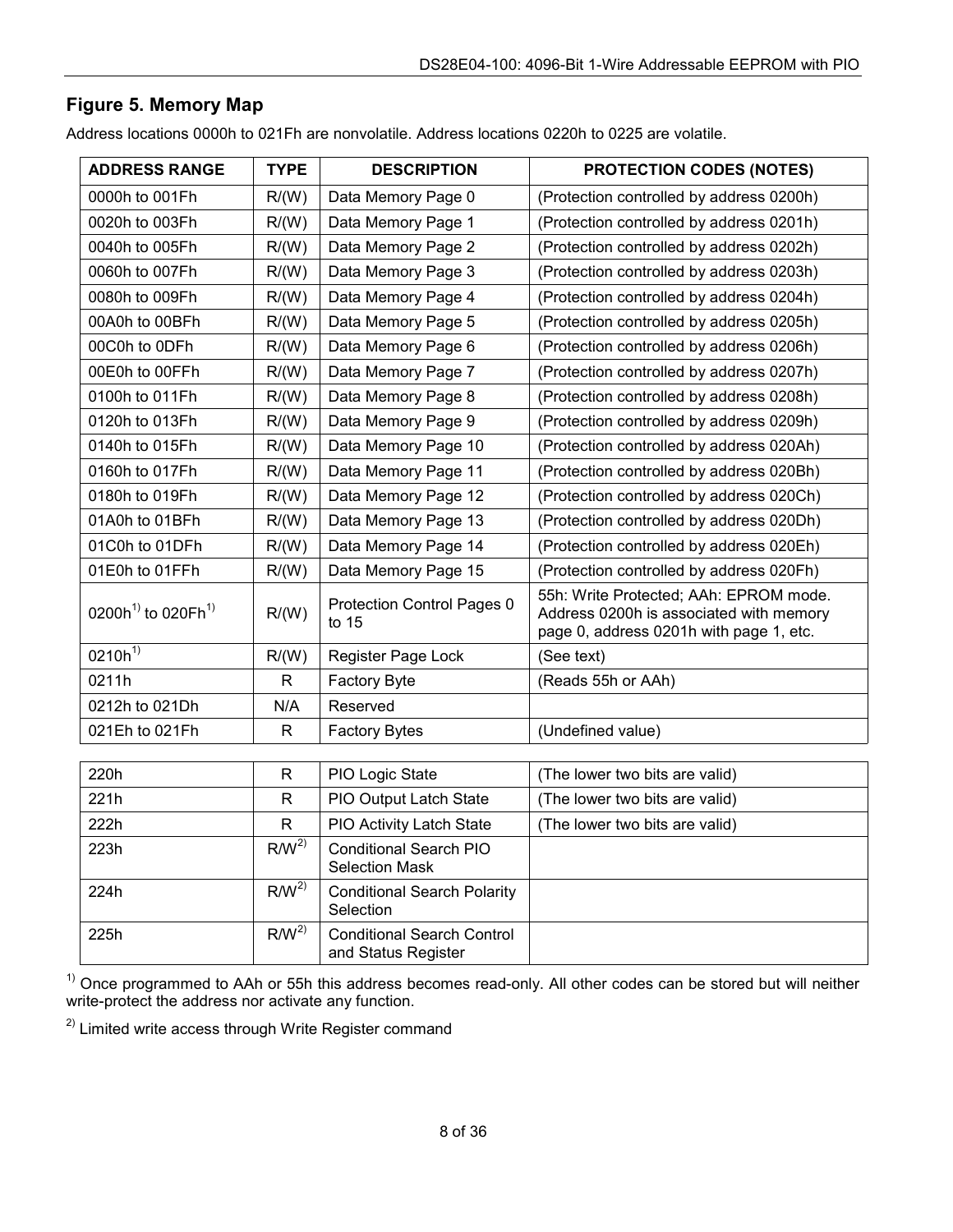# **PIO-RELATED REGISTERS**

Figure 6 shows the simplified logic diagram of a PIO channel. The registers related to the PIO pins are located in the address range 0220h to 0225h. All these registers are volatile, i.e., they lose their state when the device is powered down. All PIO-related registers can be read like any data memory. There are special commands to control the PIOs for input (read), output (write), pulse-generation, and to reset the activity latches.

### **Figure 6. PIO Simplified Logic Diagram**



#### **PIO Logic State Register**

| םחח<br>HL. | -<br>י ש | b6 | -<br>b5 | b4 | $\sim$ $\sim$<br>υo | $h^{\prime}$<br>ധ∠ | ь.<br>N | bC |
|------------|----------|----|---------|----|---------------------|--------------------|---------|----|
| 0220h      |          |    |         |    |                     |                    | D٠      |    |

The logic state of the PIO pins can be obtained by reading this register using the Read Memory command. This register is read-only. Each bit is associated with the pin of the respective PIO channel. Bits 2 to 7 have no function; they always read 1. The data in this register reflects the PIO state at the last (most significant) bit of the byte that proceeds reading the first (least significant) bit of this register. See the *PIO Access Read* command description for details.

#### **PIO Output Latch State Register**

| <b>ADDR</b> | $-7$<br><u>טו</u> | b6 | -<br>nh<br>ົ | D4 | $\mathbf{r}$<br>ບບ | $h^{\prime}$<br>υz | ັ                               | bO       |
|-------------|-------------------|----|--------------|----|--------------------|--------------------|---------------------------------|----------|
| 0221h       |                   |    |              |    |                    |                    | ורו<br>$\overline{\phantom{0}}$ | וח<br>-- |

The data in this register represents the latest data written to the PIOs through the PIO Access Write command. This register is read using the Read Memory command. This register is not affected if the device re-initializes itself after an ESD hit. This register is read-only. Each bit is associated with the output latch of the respective PIO channel. Bits 2 to 7 have no function; they always read 1. The flip-flops of this register power up as specified by the state of the POL pin. If the chip has to power up with all PIO channels off, the POL pin must be connected to a logic "1".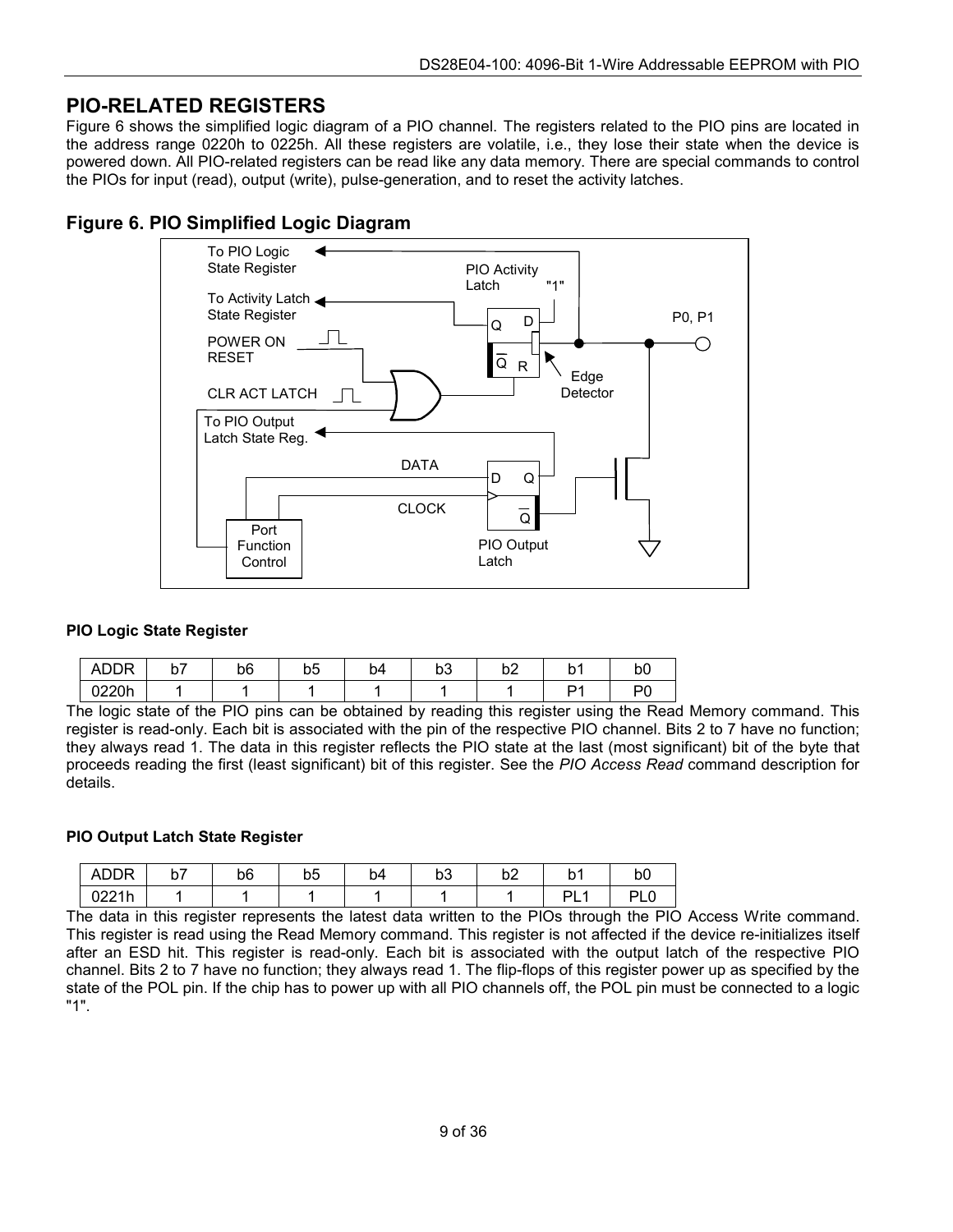#### **PIO Activity Latch State Register**

| <b>DDD</b><br>ADDK | IJ. | b <sub>6</sub> | b5 | b4 | b3 | b <sub>2</sub> | b   | ՟<br>υu   |
|--------------------|-----|----------------|----|----|----|----------------|-----|-----------|
| 0222h              |     |                |    |    |    |                | AL. | Δ'<br>¬∟∪ |

The data in this register represents the current state of the PIO activity latches. This register is read using the Read Memory command. This register is read-only. Each bit is associated with the activity latch of the respective PIO channel. Bits 2 to 7 have no function; they always read 0. A state transition on a PIO pin, High $\rightarrow$ Low or Low $\rightarrow$ High, of a duration greater than t<sub>PWMIN</sub> causes the associated bit in the register to be set to a 1. This register is cleared to 00h by a power-on reset, or by successful execution of the *Reset Activity Latches* command.

The next three registers control the device's participation a Conditional Search ROM sequence. The interaction of the various signals that determine whether the device responds to a conditional search is illustrated in Figure 7. There is a selection mask, SM, to select the participating PIOs, a polarity selection SP to specify for each channel whether the channel signal needs to be 1 or 0 to qualify, and a PLS bit to select either the activity latches or PIO pins as inputs. The signals of all channels are fed into an AND gate as well as an OR gate. The CT bit finally selects the AND'ed or OR'ed result as the conditional search response signal CSR. If CT is 0, the channel signal of **at least one** of the selected channels must match the corresponding polarity. If CT is 1, the channel signals of **all** selected channels must match the corresponding polarity.



### **Figure 7. CONDITIONAL SEARCH LOGIC**

#### **Conditional Search Channel Selection Mask Register**

| ADDR  | $h =$<br>ו ש | b6 | -<br>nh<br>ບບ | D4 | b3 | b2 | h<br>N          | bŪ              |
|-------|--------------|----|---------------|----|----|----|-----------------|-----------------|
| 0223h |              |    |               |    |    |    | SM <sub>1</sub> | SM <sub>0</sub> |

The data in this register controls whether a PIO channel qualifies for participation in the conditional search command. To include a PIO channel, the bits in this register that correspond to those channels need to be set to 1. This register can only be written through the Write Register command. This register is read/write. Each bit is associated with the respective PIO channel as shown in Figure 7. Bits 2 to 7 have no function; they always read 0 and cannot be changed to 1. This register is cleared to 00h by a power-on reset.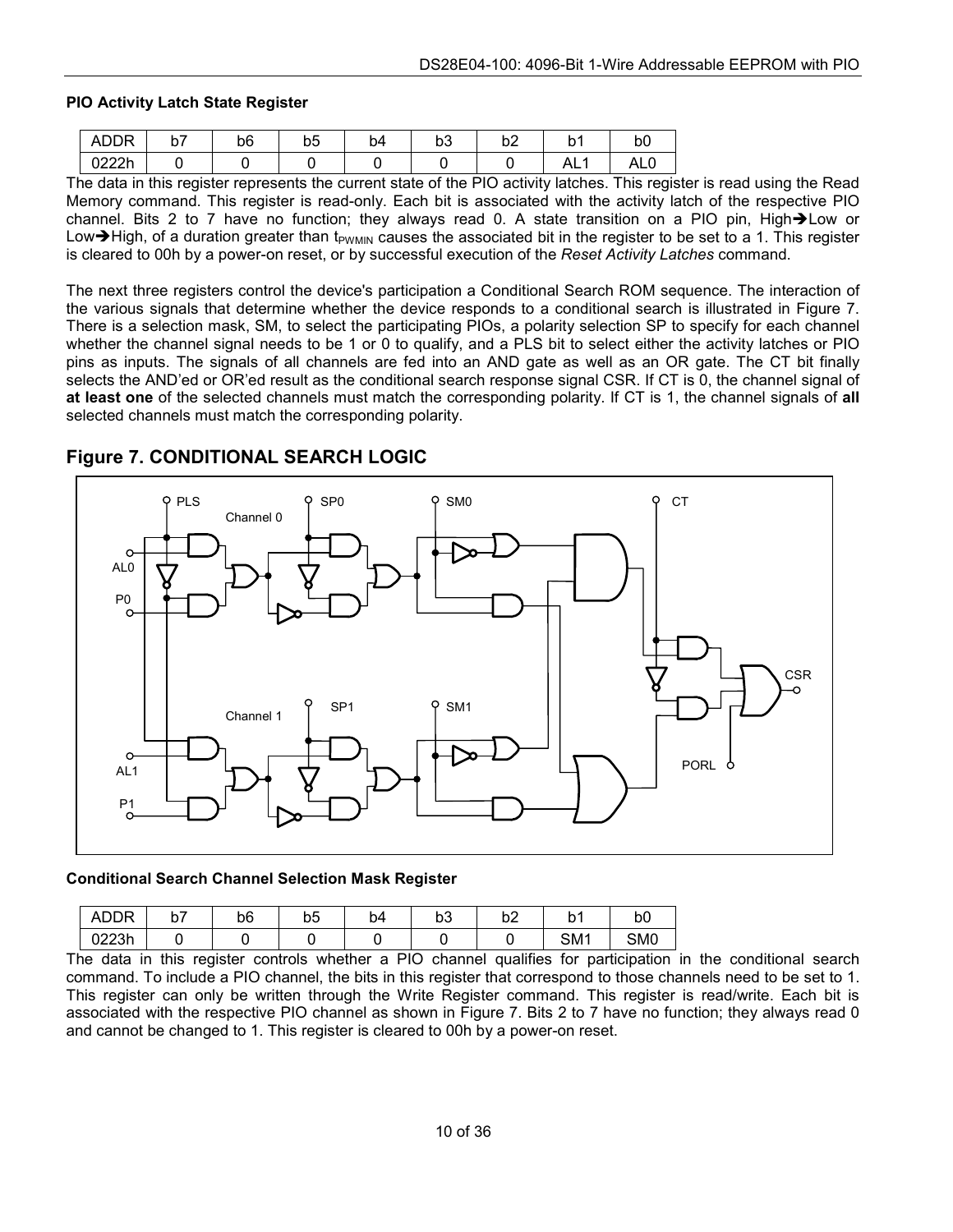#### **Conditional Search Channel Polarity Selection Register**

| <b>ADDR</b> | <b>L-</b><br>v | b6 | b5 | b4 | $h^{\circ}$<br>υs | b <sub>2</sub> | b              | b0        |
|-------------|----------------|----|----|----|-------------------|----------------|----------------|-----------|
| 0224h       |                |    |    |    |                   |                | cn.<br>.<br>υ۱ | enn<br>יש |

The data in this register specifies the polarity of each selected PIO channel for the device to respond to the conditional search command. This register can only be written through the Write Registers command. Within a PIO channel, the data source may be either the channel's input pin or the channel's activity latch, as specified by the PLS bit in the Control/Status register at address 0225h. This register is read/write. Each bit is associated with the respective PIO channel as shown in Figure 7. Bits 2 to 7 have no function; they always read 0 and cannot be changed to 1. This register is cleared to 00h at power-up.

#### **Control/Status Register**

| <b>ADDR</b>           | ັັ        | b6 | ມບ | D4 | $\mathbf{r}$<br>υυ | ◡∠ | ъ.<br>ັ | bC      |
|-----------------------|-----------|----|----|----|--------------------|----|---------|---------|
| <b>0225h</b><br>UZZUH | ICCD<br>v | ◡∟ |    |    | <b>PORL</b>        |    | $-$     | יח<br>└ |

The data in this register reports status information and further configures the device for conditional search. This register can only be written through the Write Registers command. This register is read/write. The power-up state of the PORL bit is "1". CT and PLS power up as "0". The functional assignments of the individual bits are explained in the table below. Bits 2, 4, and 5 have no function; they always read 0 and cannot be set to 1.

#### **Control/Status Register Details**

| <b>BIT DESCRIPTION</b><br>BIT(S)                        |                | <b>DEFINITION</b>                                                                                                                                                                                                                                                                                                     |  |
|---------------------------------------------------------|----------------|-----------------------------------------------------------------------------------------------------------------------------------------------------------------------------------------------------------------------------------------------------------------------------------------------------------------------|--|
| PLS: Pin or Activity<br>Latch Select                    | bΩ             | Selects either the PIO pins or the PIO activity latches as input for the<br>conditional search.<br>0: pin selected (default)<br>1: activity latch selected                                                                                                                                                            |  |
| CT: Conditional Search<br>Logical Term                  | b1             | Specifies whether the data of two channels needs to be OR'ed or<br>AND'ed to meet the qualifying condition for the device to respond to<br>a conditional search. If only a single channel is selected in the<br>channel selection mask (0223h) this bit is a don't care.<br>0: bitwise OR (default)<br>1: bitwise AND |  |
| PORL: Power-On Reset<br>Latch                           | b <sub>3</sub> | Specifies whether the device has performed a power-on reset. This<br>bit can only be cleared to 0 by writing to the Control/Status Register.<br>As long as this bit is 1 the device will always respond to a Conditional<br>Search ROM sequence.                                                                      |  |
| POL: PIO Default<br>b6<br>Polarity (Read-Only)          |                | Reports the state of the POL pin. The state of the POL pin specifies<br>whether the PIO pins P0 and P1 power up high or low. The polarity<br>of a pulse generated at a PIO pin is the opposite of the pin's power-<br>up state.<br>0: PIO powers up 0<br>1: PIO powers up 1                                           |  |
| VCCP: V <sub>cc</sub> Power<br>b7<br>Status (Read-Only) |                | For $V_{\text{CC}}$ -powered operation, the $V_{\text{CC}}$ pin needs to be connected to a<br>voltage source equal to $V_{\text{PUP}}$ .<br>0: $V_{\rm CC}$ power not available<br>1: $V_{CC}$ -powered operation                                                                                                     |  |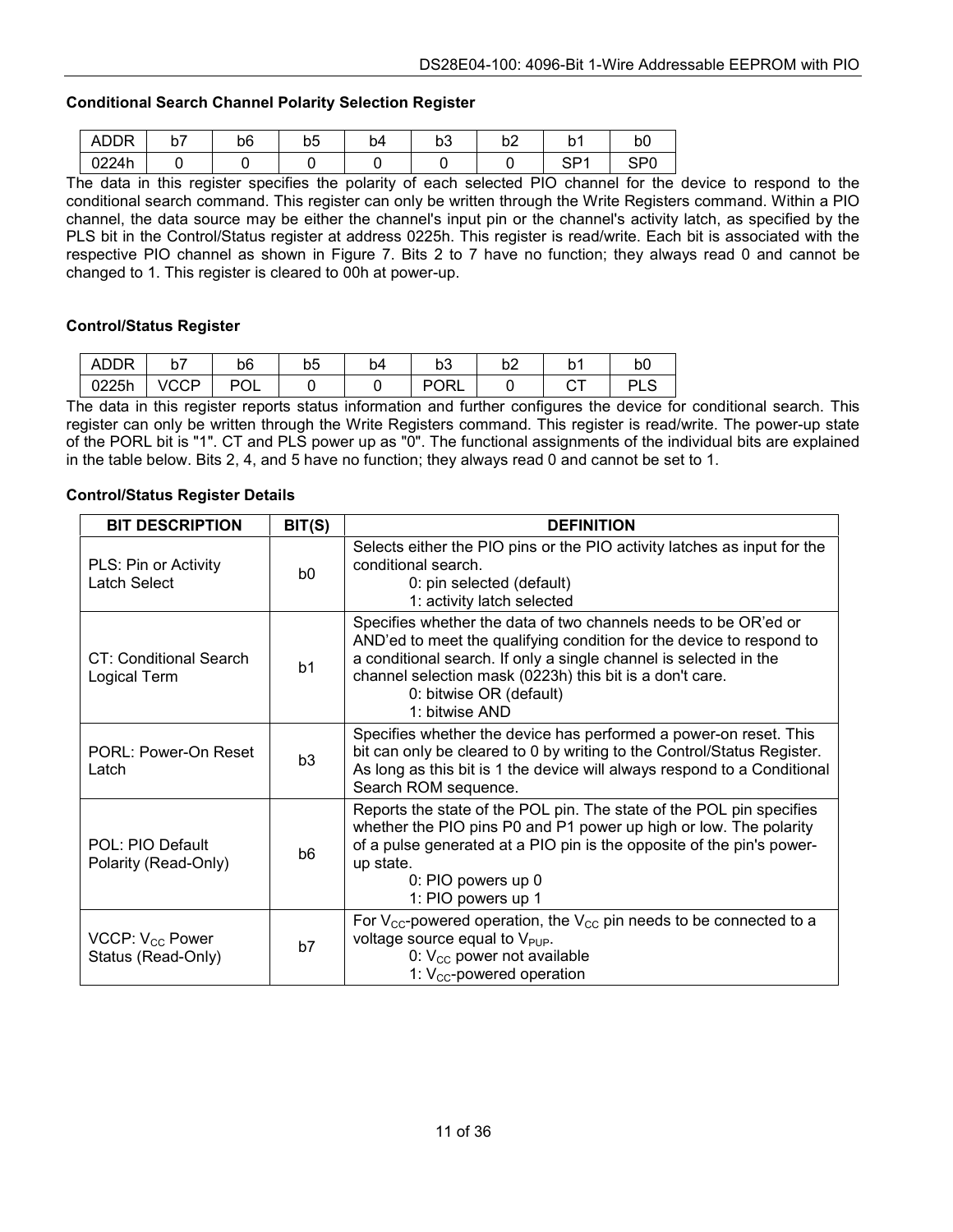# **ADDRESS REGISTERS AND TRANSFER STATUS**

The DS28E04-100 employs three address registers, called TA1, TA2, and E/S (Figure 8). Registers TA1 and TA2 must be loaded with the target address to which the data will be written or from which data is read. Register E/S is a read-only transfer-status register, used to verify data integrity of write commands. The lower five bits of the E/S register indicate the Ending Offset within the 32-byte scratchpad. Bit 5 of the E/S register, called PF, is set if the number of data bits sent by the master is not an integer multiple of 8 or if the data in the scratchpad is not valid due to a loss of power. A valid write to the scratchpad clears the PF bit. Bit 6 has no function; it always reads 0. Note that the lowest five bits of the target address also determine the address within the scratchpad, where intermediate storage of data will begin. This address is called byte offset. If the target address (TA1) for a Write command is 03CH for example, then the scratchpad stores incoming data beginning at the byte offset 1CH and is full after only four bytes. The corresponding ending offset in this example is 1FH. For maximum data bandwidth, the target address for writing should point to the beginning of a new page, i.e., the byte offset is 0. Thus the full 32-byte capacity of the scratchpad is available, resulting also in the ending offset of 1FH. However, it is possible to write one or several contiguous bytes somewhere within a page. The ending offset together with the partial flag support the master checking the data integrity after a Write command. The highest valued bit of the E/S register, called AA is valid only if the PF flag reads 0. If PF is 0 and AA is 1, a copy has taken place. Writing data to the scratchpad clears the AA flag.

| Bit #                                                          | $\overline{7}$  | 6           | 5               | 4               | 3               | 2               |    | 0              |
|----------------------------------------------------------------|-----------------|-------------|-----------------|-----------------|-----------------|-----------------|----|----------------|
| Target Address (TA1)                                           | T7              | T6          | T5              | T4              | T3              | T <sub>2</sub>  | T1 | T0             |
| Target Address (TA2)                                           | T <sub>15</sub> | T14         | T <sub>13</sub> | T <sub>12</sub> | T <sub>11</sub> | T <sub>10</sub> | T9 | T8             |
| <b>Ending Address with</b><br>Data Status (E/S)<br>(Read Only) | AA              | $\mathbf 0$ | <b>PF</b>       | E4              | E <sub>3</sub>  | E <sub>2</sub>  | E1 | E <sub>0</sub> |

### **Figure 8. Address Registers**

# **WRITING WITH VERIFICATION**

To write data to the DS28E04-100 EEPROM sections, the scratchpad has to be used as intermediate storage. First the master issues the Write Scratchpad command to specify the desired target address, followed by the data to be written to the scratchpad. Under certain conditions (see Write Scratchpad command) the master will receive an inverted CRC16 of the command, address (actual address sent), and data (as sent by the master) at the end of the Write Scratchpad command sequence. Knowing this CRC value, the master can compare it to the value it has calculated to decide whether the communication was successful and proceed to the Copy Scratchpad command. If the master could not receive the CRC16, it should use the Read Scratchpad command to verify data integrity. As a preamble to the scratchpad data, the DS28E04-100 repeats the target address TA1 and TA2 and sends the contents of the E/S register. If the PF flag is set, data did not arrive correctly in the scratchpad or there was a loss of power since data was last written to the scratchpad. The master does not need to continue reading; it can start a new trial to write data to the scratchpad. Similarly, a set AA flag together with a cleared PF flag indicates that the device did not recognize the Write command. If everything went correctly, both flags are cleared and the ending offset indicates the address of the last byte written to the scratchpad. Now the master can continue reading and verifying every data byte. After the master has verified the data, it can send the Copy Scratchpad command. This command must be followed exactly by the data of the three address registers, TA1, TA2, and E/S. The master should obtain the contents of these registers by reading the scratchpad.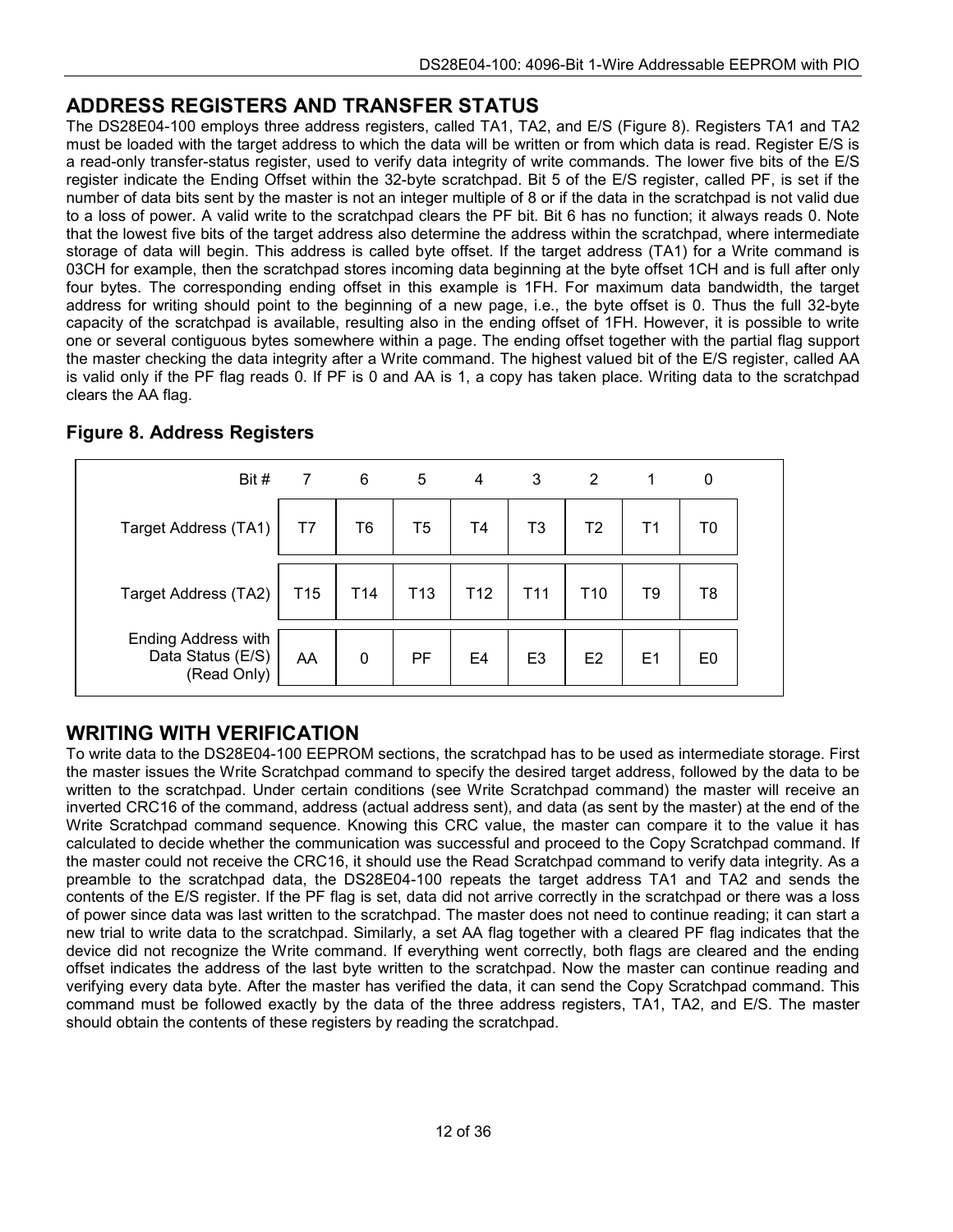### **MEMORY/CONTROL FUNCTION COMMANDS**

The *Memory/Control Function Flow Chart* (Figure 9) describes the protocols necessary to access the memory and the PIO pins of the DS28E04-100. Examples on how to use these functions are included at the end of this document. The communication between master and DS28E04-100 takes place either at standard speed (default, OD = 0) or at Overdrive peed (OD = 1). If not explicitly set into the Overdrive Mode, the DS28E04-100 powers up in standard speed.

### **WRITE SCRATCHPAD COMMAND [0Fh]**

The Write Scratchpad command applies to the data memory, and the writeable addresses in the register page. After issuing the Write Scratchpad command, the master must first provide the 2-byte target address, followed by the data to be written to the scratchpad. The data is written to the scratchpad starting at the byte offset of T4:T0. The ending offset (E4:E0) is the byte offset at which the master stops writing data. Only full data bytes are accepted. If the last data byte is incomplete, its content will be ignored and the partial byte flag PF will be set.

When executing the Write Scratchpad command, the CRC generator inside the DS28E04-100 (Figure 18) calculates a CRC of the entire data stream, starting at the command code and ending at the last data byte as sent by the master. This CRC is generated using the CRC16 polynomial by first clearing the CRC generator and then shifting in the command code (0FH) of the Write Scratchpad command, the Target Addresses (TA1 and TA2) as supplied by the master, and all the data bytes. The master may end the Write Scratchpad command at any time. However, if the end of the scratchpad is reached (E4:E0 = 11111b), the master can send 16 read-time slots and receive the CRC generated by the DS28E04-100.

If a Write Scratchpad is attempted to a write-protected location, the scratchpad is loaded with the data already in memory, rather than the data transmitted. Similarly, if the target address page is in EPROM mode, the scratchpad is loaded with the bitwise logical AND of the transmitted data and data already in memory.

### **READ SCRATCHPAD COMMAND [AAh]**

The Read Scratchpad command allows verification of the target address and the scratchpad data. After issuing the command code, the master begins reading. The first two bytes are the target address. The next byte is the ending offset/data status byte (E/S) followed by the scratchpad data, which may be different from what the master originally sent. This is of particular importance if the target address is within the register page or a page in either Write-Protected or EPROM modes. See the Write Scratchpad description for details. The master should read E4:E0-T4:T0+1 bytes, after which it receives the inverted CRC16, based on data as it was sent by the DS28E04- 100. If the master continues reading after the CRC, all data will be logic 1s.

# **COPY SCRATCHPAD [55h]**

The Copy Scratchpad command is used to copy data from the scratchpad to the data memory and the writable sections of the Register Page. After issuing the Copy Scratchpad command, the master must provide a 3-byte authorization pattern, which should have been obtained by an immediately preceding Read Scratchpad command. This 3-byte pattern must exactly match the data contained in the three address registers (TA1, TA2, E/S, in that order). If the pattern matches, the target address is valid, the PF flag is not set, and the target memory is not copyprotected, the AA (Authorization Accepted) flag is set and the copy begins. The data to be copied is determined by the three address registers. The scratchpad data from the beginning offset through the ending offset will be copied to memory, starting at the target address. Anywhere from 1 to 32 bytes can be copied with this command. The device's internal data transfer takes 10ms maximum during which the voltage on the 1-Wire bus must not fall below 2.8V. After waiting 10ms, the master may issue read time slots to receive AAh confirmation bytes until the master issues a reset pulse. If the PF flag is set or the target memory is copy-protected, the copy will not begin and the AA flag will not be set.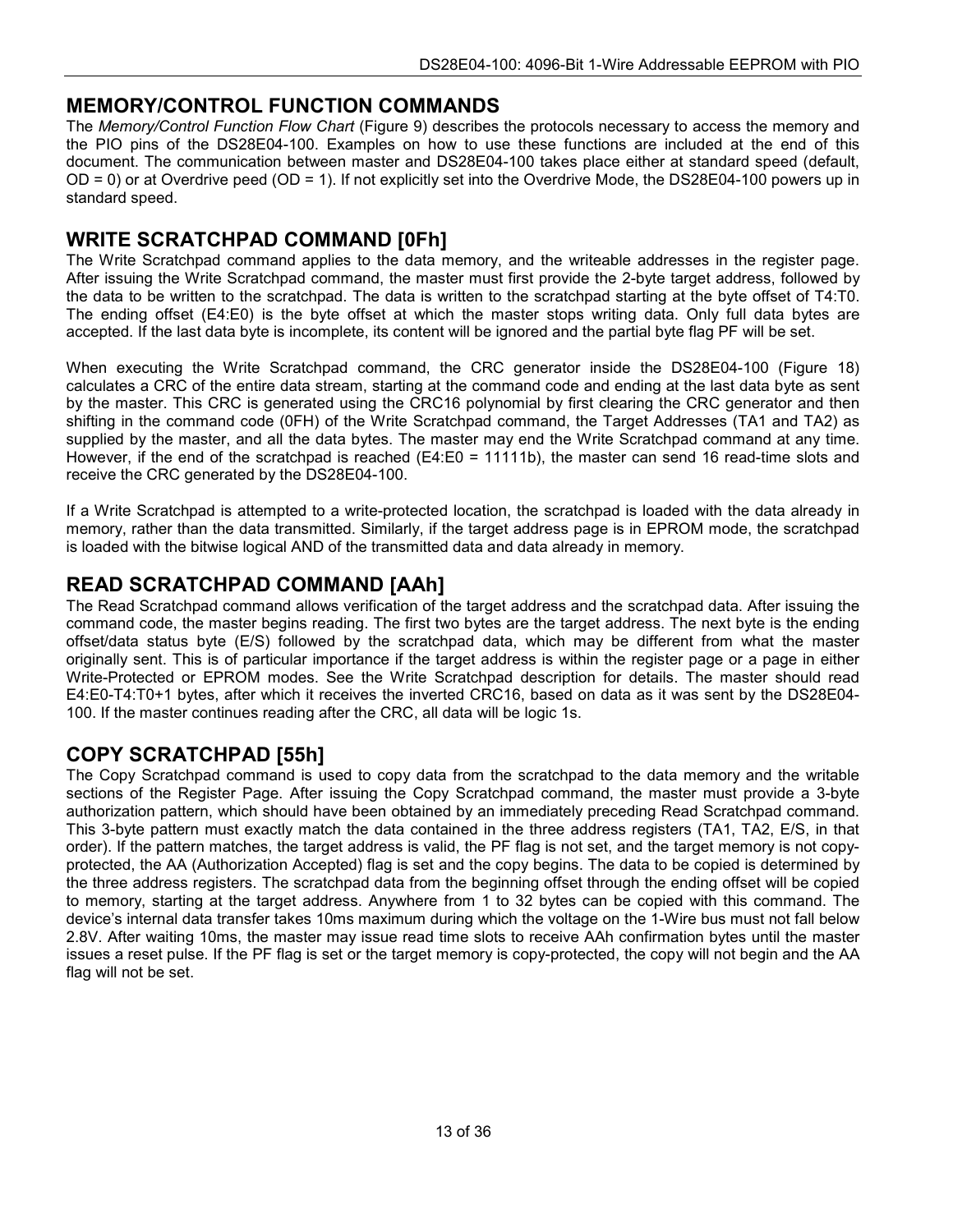

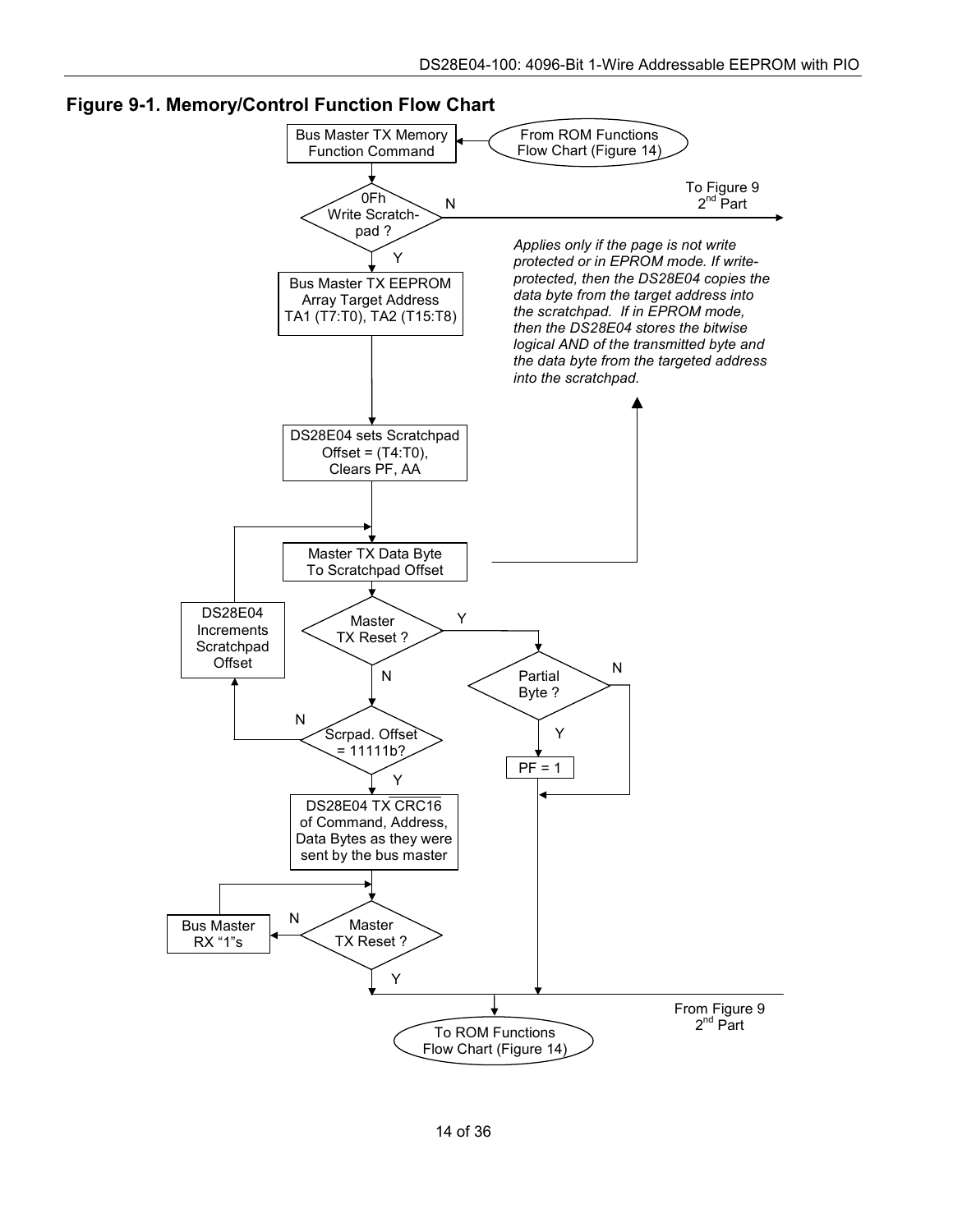

**Figure 9-2. Memory/Control Function Flow Chart (continued)**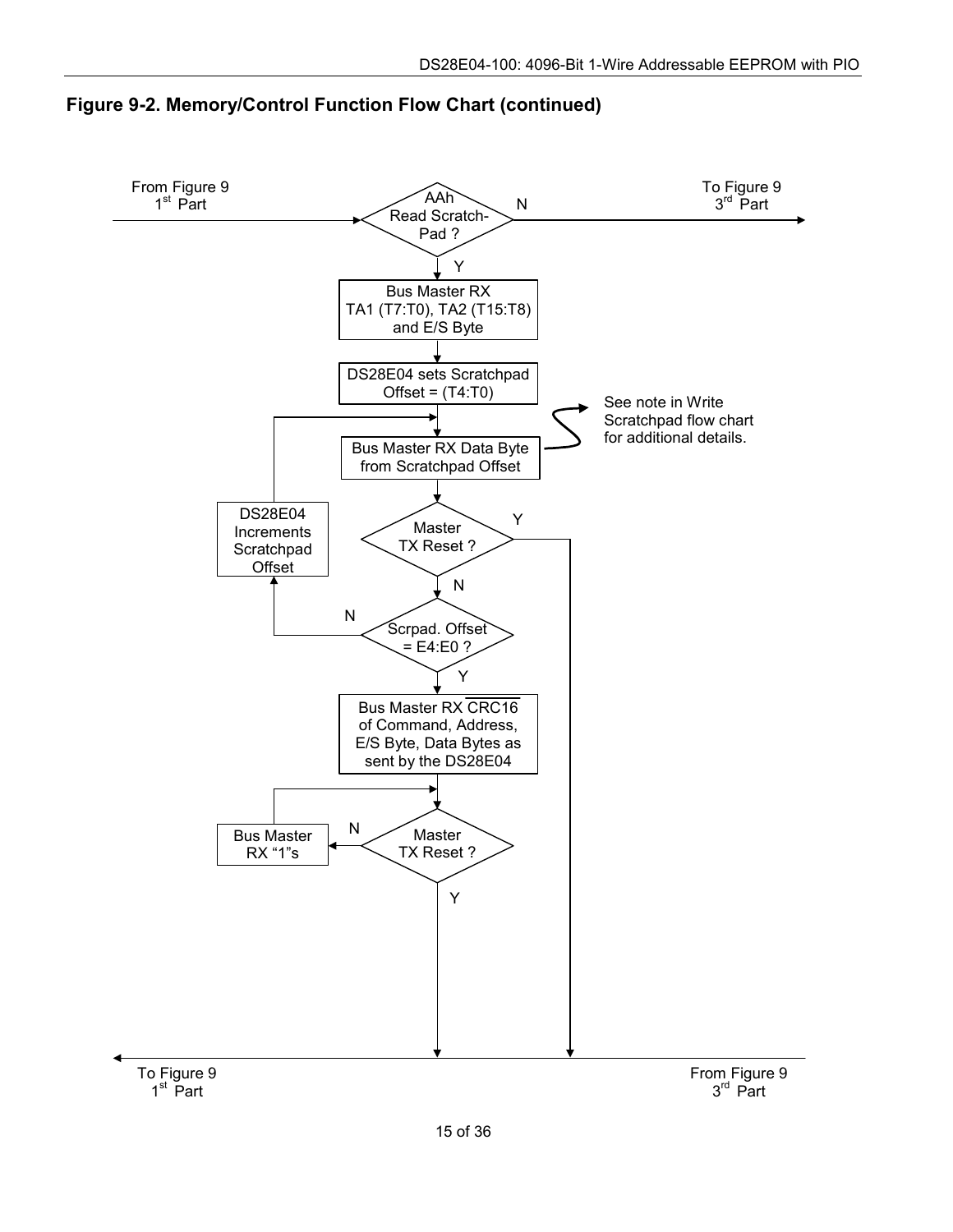

**Figure 9-3. Memory/Control Function Flow Chart (continued)**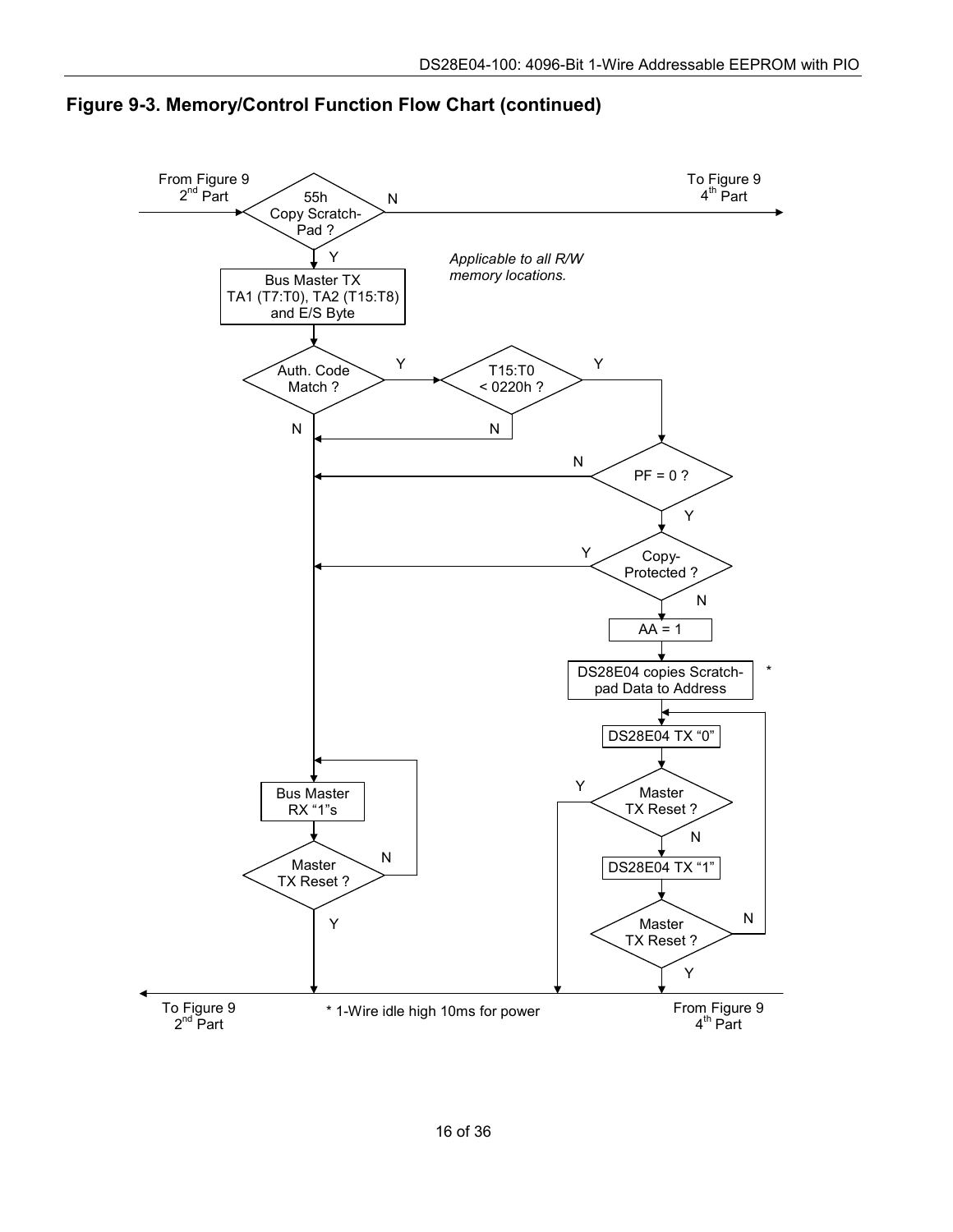

**Figure 9-4. Memory/Control Function Flow Chart (continued)**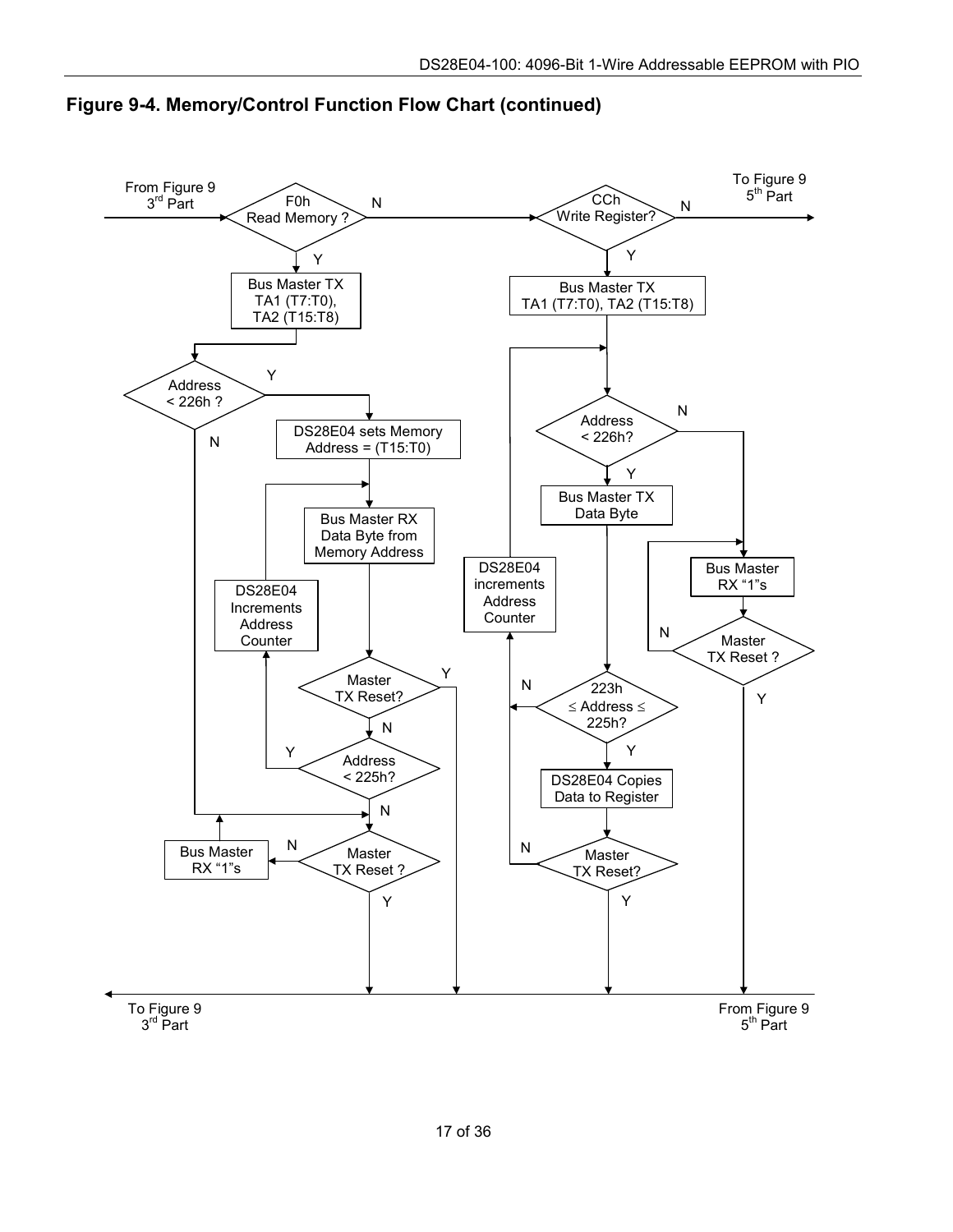

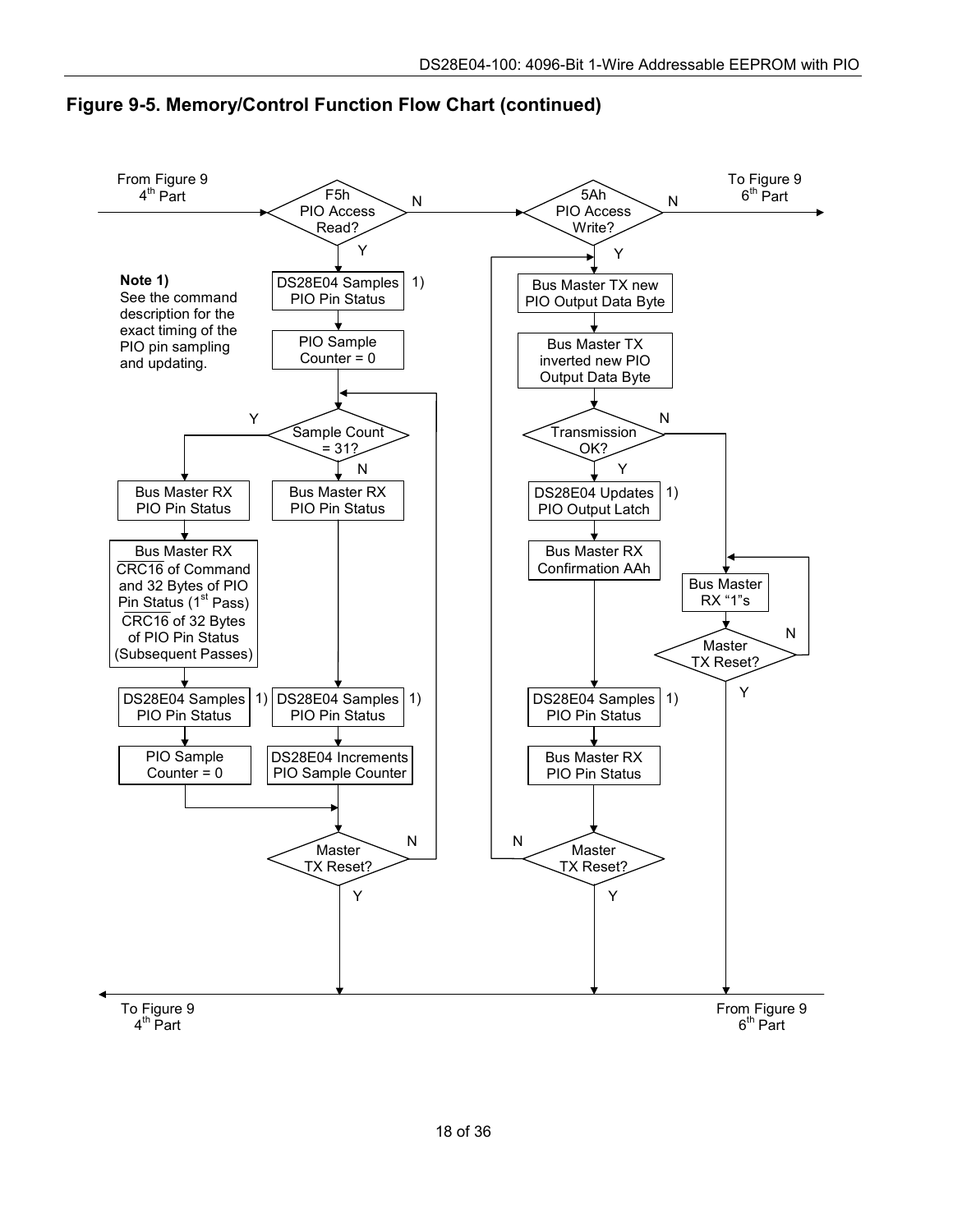

### **Figure 9-6. Memory/Control Function Flow Chart (continued)**

To Figure 9  $5<sup>th</sup>$  Part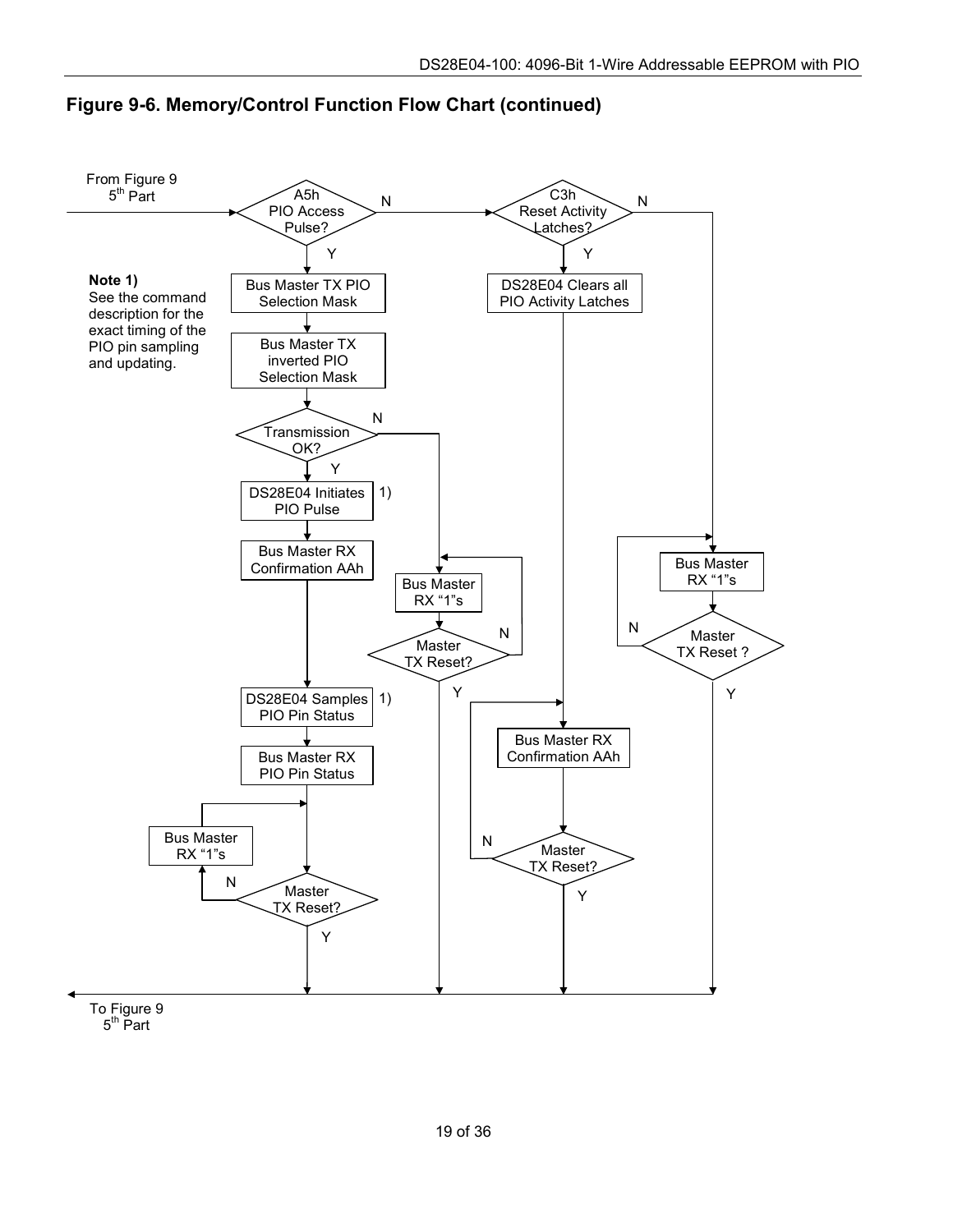# **READ MEMORY [F0h]**

The Read Memory command is the general function to read data from the DS28E04-100. After issuing the command, the master must provide a 2-byte target address in the range of 0000h to 0225h. After these two bytes, the master reads data beginning from the target address and may continue until address 0225h. If the master continues reading, the result will be logic 1s. The device's internal TA1, TA2, E/S, and scratchpad contents are not affected by a Read Memory command.

The hardware of the DS28E04-100 provides a means to accomplish error-free writing to the memory section. To safeguard reading data in the 1-Wire environment and to simultaneously speed up data transfers, it is recommended to packetize data into data packets the size of one memory page each. Such a packet would typically store a 16-bit CRC with each page of data to insure rapid, error-free data transfers that eliminate having to read a page multiple times to determine if the received data is correct or not. (See *Application Note 114* for the recommended file structure.)

# **WRITE REGISTER [CCh]**

The conditional search settings and the status/control register are volatile. They need to be loaded after every power-up cycle with the Write Register command. After issuing the command, the master sends the 2-byte target address, which should be a value between 0223h and 0225h. Next the master sends the byte to be written to the addressed cell. If the address was valid, the byte is immediately written to its memory location. The master now can either end the command by issuing a 1-Wire reset or send another byte for the next higher address. Once memory address 0225h has been written, any subsequent data bytes will be ignored. The master has to send a 1-Wire reset to end the command. Since the Write Register flow does not include any error-checking for the new register data, it is important to verify correct writing by reading the registers using the Read Memory command.

# **PIO ACCESS READ [F5h]**

In contrast to reading the PIO logical state from address 0220h, this command reads the PIO logical status in an endless loop. After 32 bytes of PIO pin status the DS28E04-100 inserts an inverted CRC16 into the data stream, which allows the master to verify whether the data was received error-free. A PIO Access Read can be terminated at any time with a 1-Wire Reset. The state of the POL pin does not affect this command.

The status of both PIO channels is sampled at the same time. The first sampling occurs during the last (most significant) bit of the command code F5h. The first (least significant) bit of the PIO status byte is associated to P0, and the next bit to P1. The other 6 bits of a PIO status byte do not have corresponding PIO pins; they always read "1". While the master receives the last bit of the PIO status byte, the next sampling occurs and so on until the master has received 32 PIO samples. Next the master receives the inverted CRC16 of the command byte and 32 PIO samples (first pass) or the CRC of 32 PIO samples (subsequent passes). While the last (most significant) bit of the CRC is transmitted, the next PIO sampling takes place. The sampling occurs with a delay of  $t_{\text{R}} + x$  from the rising edge of the MS bit of the previous byte, as shown in Figure 10. The value of "x" is approximately 0.2µs.

### **Figure 10. PIO Access Read Timing Diagram**



#### **Notes:**

- 1 The "previous byte" could be the command code, the data byte resulting from the previous PIO sample, or the MS byte of a CRC16.
- 2 The sample point timing also applies to the PIO Access Write and Pulse command, with the "previous byte" being the write confirmation byte (AAh).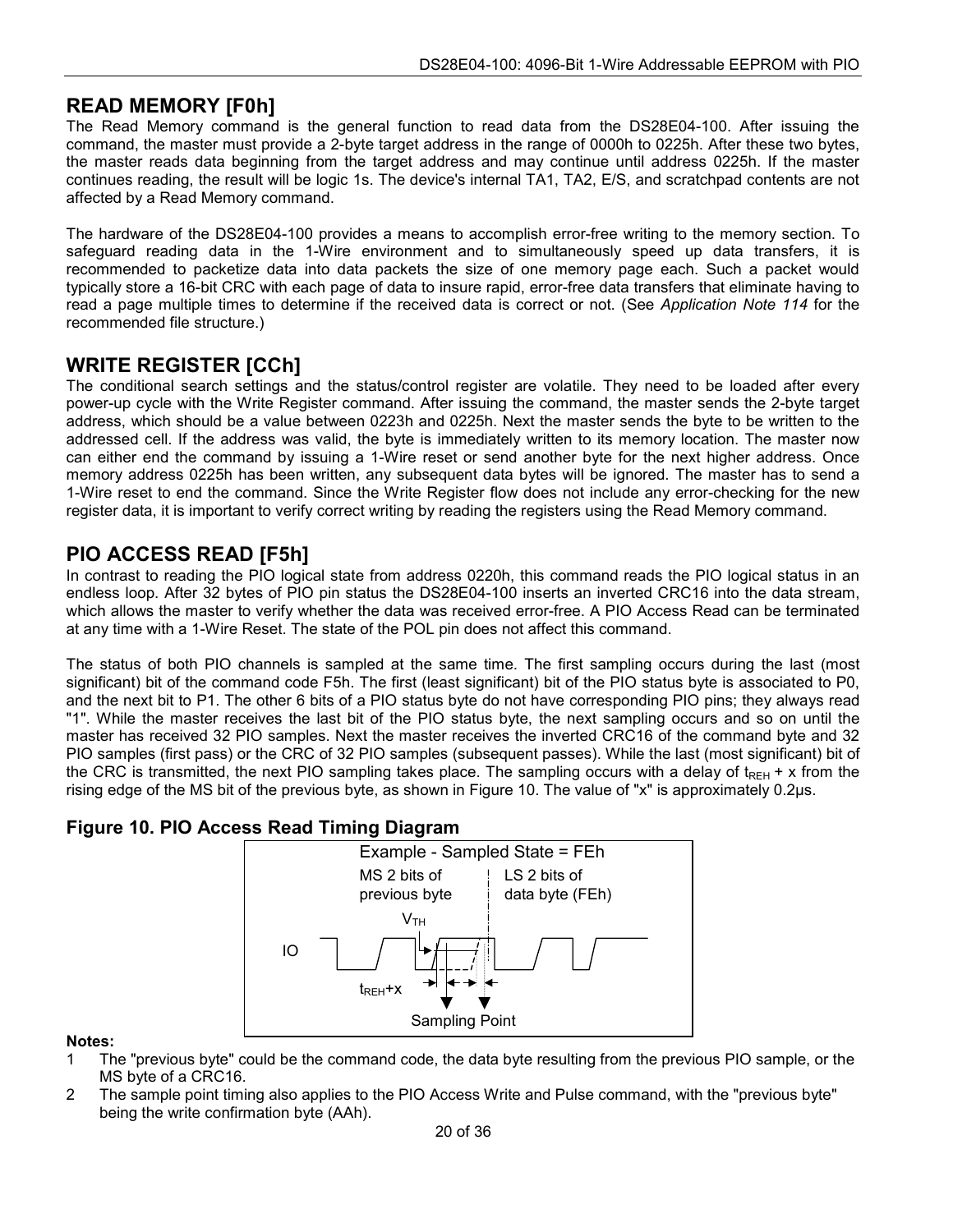# **PIO ACCESS WRITE [5Ah]**

The PIO Access Write command is the only way to write to the PIO output-latch state register (address 0221h), which controls the open-drain output transistors of the PIO channels. In an endless loop, this command first writes new data to the PIO and then reads back the PIO status. The implicit read-after-write can be used by the master for status verification. A PIO Access Write can be terminated at any time with a 1-Wire Reset. The state of the POL pin does not affect this command.

After the command code, the master transmits a byte that determines the new state of the PIO output transistors. The first (least significant) bit is associated to P0; the next bit affects P1. The other 6 bits of the new state byte do not have corresponding PIO pins. These bits should always be transmitted as "1"s. To switch the output transistor off (nonconducting) the corresponding bit value is 1. To switch the transistor on, that bit needs to be 0. This way the data byte transmitted as the new PIO output state arrives in its true form at the PIO pins. To protect the transmission against data errors, the master must repeat the new PIO byte in its inverted form. Only if the transmission was error-free does the PIO status change. The actual PIO transition to the new state occurs with a delay of  $t_{REH}$  + x from the rising edge of the MS bit of the inverted PIO byte, as shown in Figure 11. The value of "x" is approximately 0.2µs. To inform the master about the successful change of the PIO status, the DS28E04-100 transmits a confirmation byte with the data pattern AAh. After the MS bit of the confirmation byte is transmitted, the DS28E04-100 samples the status of the PIO pins, as shown in Figure 10, and sends it to the master. Depending on the data the master can either continue writing more data to the PIO or issue a 1-Wire reset to end the command.

### **Figure 11. PIO Access Write Timing Diagram**



# **PIO ACCESS PULSE [A5h]**

As a convenient alternative to using PIO Access Write, the PIO Access Pulse command generates a self-timed pulse on the selected PIO outputs. The polarity of the pulse is determined by the state of the POL pin. If POL = 1, the pulse is negative (active low) and vice versa. The PIO Access Pulse command is accepted only if the device is  $V_{CC}$  powered.

After the command code the master transmits a selection mask that specifies the PIO at which the pulse is to be generated. A PIO is selected if the corresponding bit in the selection mask is a "1". The first (least significant) bit is associated to P0; the next bit affects P1. The other 6 bits of the selection mask do not have corresponding PIO pins. These bits should always be transmitted as "1"s. To protect the transmission against data errors, the master must repeat the selection mask in its inverted form. Only if the transmission was error-free does the pulse occur. The pulse begins with a delay of  $t_{REH}$  + x from the rising edge of the MS bit of the inverted selection mask, as shown in Figure 12. The value of "x" is approximately 0.2µs. To inform the master about the successful pulse generation, the DS28E04-100 transmits a confirmation byte with the data pattern AAh. While the last bit of the confirmation byte is transmitted, the DS28E04-100 samples the status of the PIO pins, as shown in Figure 10, and sends it to the master. Now the master can issue a 1-Wire reset to exit the command flow. This does not terminate the pulse on a PIO pin.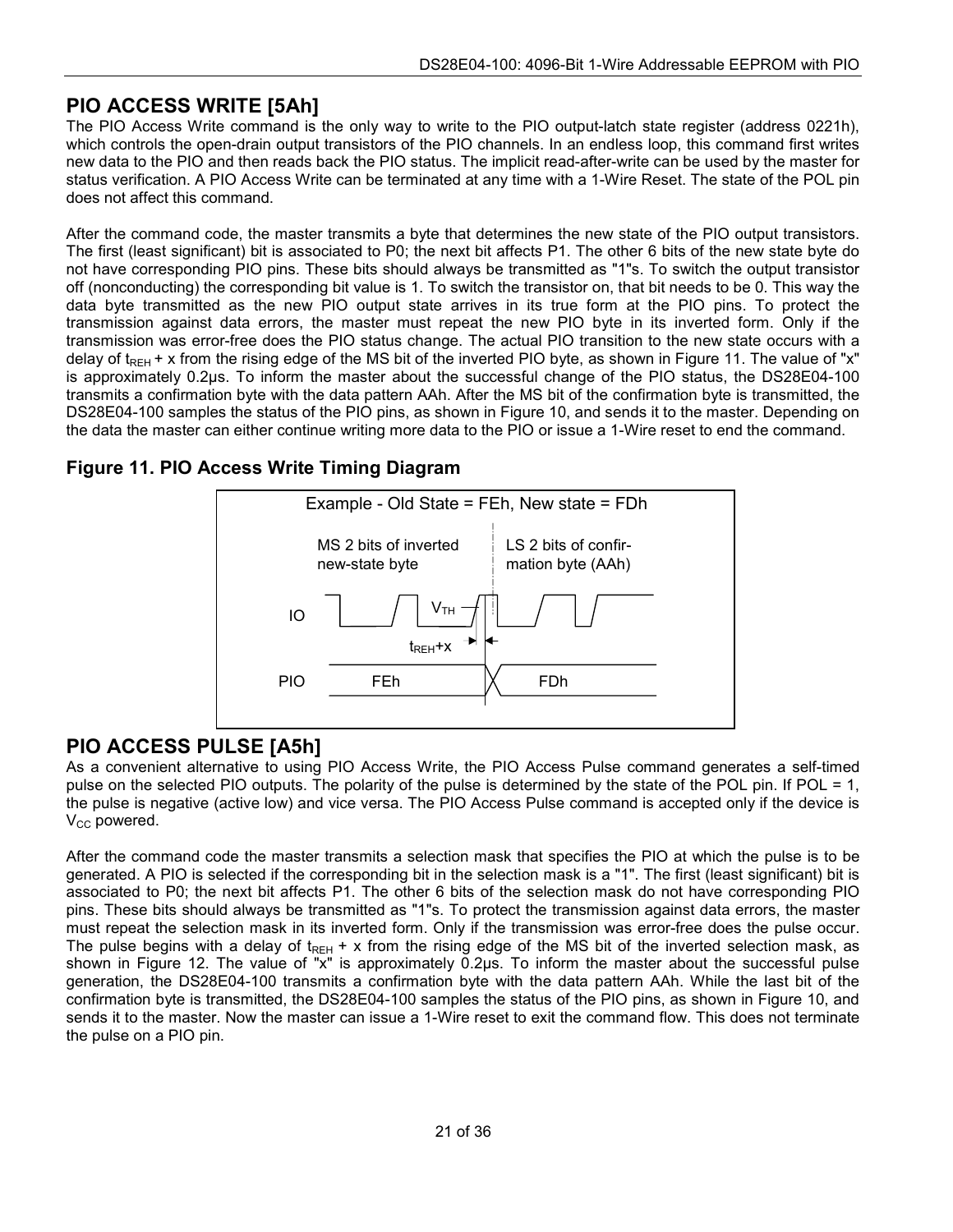**Figure 12. PIO Access Pulse Timing Diagram** 



### **RESET ACTIVITY LATCHES [C3h]**

Each PIO channel includes an activity latch that is set whenever there is a state transition at a PIO pin of duration greater than t<sub>PWMIN</sub>. This change can be caused by an external event/signal or by writing to the PIO or by generating a pulse. Depending on the application there may be a need to reset the activity latch after having captured and serviced an external event. Since there is only read access to the PIO Activity Latch State Register, the DS28E04-100 supports a special command to reset these latches. After having received the command code, the device resets all activity latches simultaneously. There are two ways for the master to verify the execution of the Reset Activity Latches command. One way is to start reading from the 1-Wire line right after the command code is transmitted. In this case, the master reads AAh bytes until it sends a 1-Wire reset. The other way is reading register address 0222h.

### **1-Wire BUS SYSTEM**

The 1-Wire bus is a system that has a single bus master and one or more slaves. In all instances the DS28E04- 100 is a slave device. The bus master is typically a microcontroller. The discussion of this bus system is broken down into three topics: hardware configuration, transaction sequence, and 1-Wire signaling (signal types and timing). The 1-Wire protocol defines bus transactions in terms of the bus state during specific time slots, which are initiated on the falling edge of sync pulses from the bus master.

### **HARDWARE CONFIGURATION**

The 1-Wire bus has only a single line by definition; it is important that each device on the bus be able to drive it at the appropriate time. To facilitate this, each device attached to the 1-Wire bus must have open-drain or tri-state outputs. The 1-Wire port of the DS28E04-100 is open drain with an internal circuit equivalent to that shown in Figure 13.

A multidrop bus consists of a 1-Wire bus with multiple slaves attached. The DS28E04-100 supports both a standard and Overdrive communication speed of 15.4kbps (max) and 111kbps (max), respectively. Note that legacy 1-Wire products support a standard communication speed of 16.3kbps and Overdrive of 142kbps. The slightly reduced rates for the DS28E04-100 are a result of additional recovery times, which in turn were driven by a 1-Wire physical interface enhancement to improve noise immunity. The value of the pullup resistor primarily depends on the network size and load conditions. The DS28E04-100 requires a pullup resistor of 2.2k $\Omega$  (max) at any speed.

The idle state for the 1-Wire bus is high. If, for any reason, a transaction needs to be suspended, the bus MUST be left in the idle state if the transaction is to resume. If this does not occur and the bus is left low for more than 16µs (Overdrive speed) or more than 120µs (standard speed), one or more devices on the bus can be reset.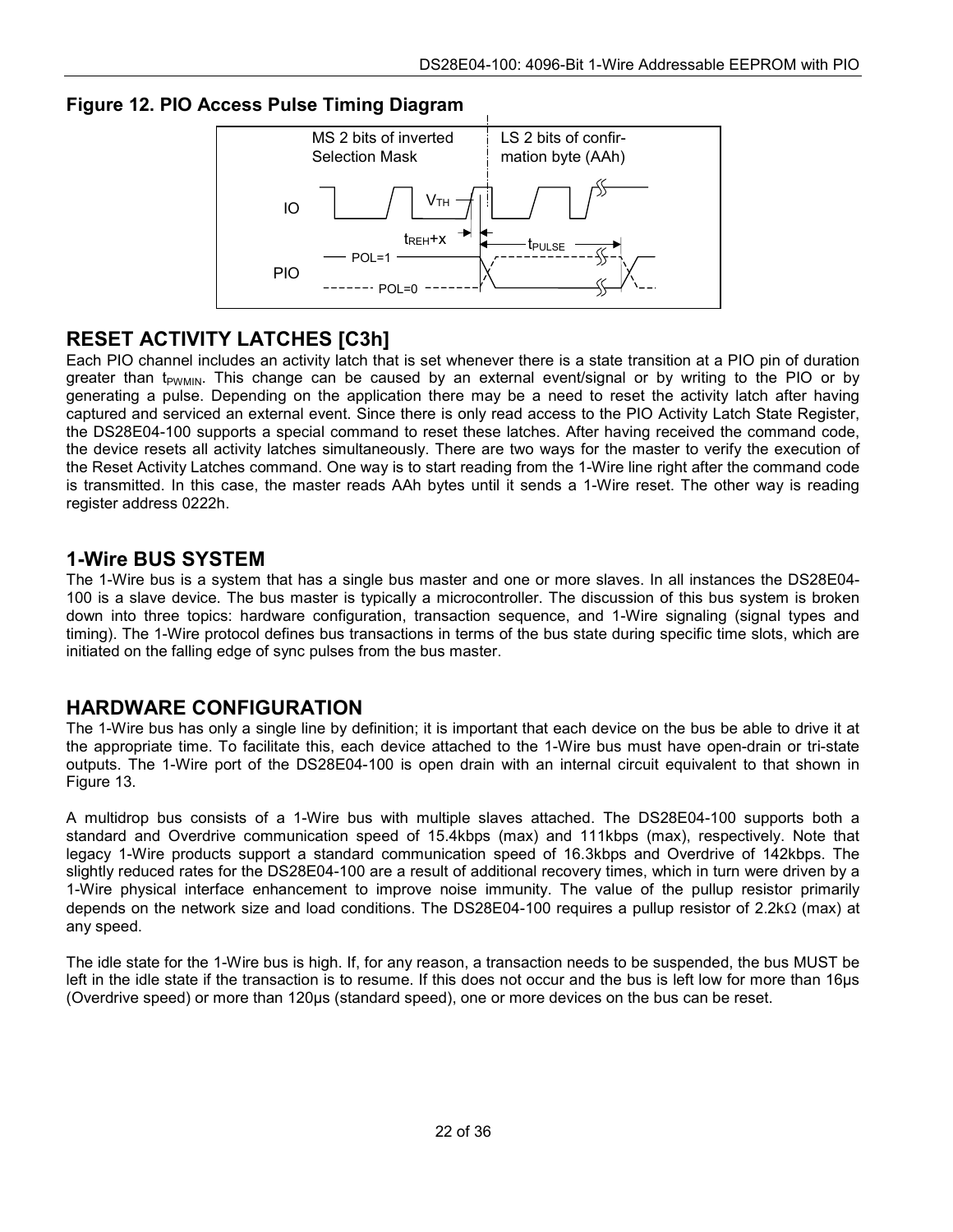### **Figure 13. Hardware Configuration**



# **TRANSACTION SEQUENCE**

The protocol for accessing the DS28E04-100 through the 1-Wire port is as follows:

- -Initialization
- -ROM Function Command
- -Memory/Control Function Command
- -Transaction/Data

### **INITIALIZATION**

All transactions on the 1-Wire bus begin with an initialization sequence. The initialization sequence consists of a reset pulse transmitted by the bus master followed by presence pulse(s) transmitted by the slave(s). The presence pulse lets the bus master know that the DS28E04-100 is on the bus and is ready to operate. For more details, see the *1-Wire Signaling* section.

### **1-Wire ROM FUNCTION COMMANDS**

Once the bus master has detected a presence, it can issue one of the eight ROM function commands that the DS28E04-100 supports. All ROM function commands are 8 bits long. A list of these commands follows (refer to the flow chart in Figure 14).

# **READ ROM [33h]**

This command allows the bus master to read the DS28E04-100's 8-bit family code, unique 40-bit serial number, 8 bit address byte, and 8-bit CRC. The lower order 7 bits of the address byte read back the state of the address pins A6 to A0. See also Figure 3. This command can only be used if there is a single slave on the bus. If more than one slave is present on the bus, a data collision occurs when all slaves try to transmit at the same time (open drain produces a wired-AND result). The resultant family code and 48-bit serial number result in a mismatch of the CRC. Note that there will also be a CRC mismatch if one or more of the external address inputs are connected to GND. The ROM CRC is hardcoded with A6 to A0 set to 1s. The master should comprehend this and calculate the ROM CRC similarly.

### **MATCH ROM [55h]**

The Match ROM command, followed by a 64-bit ROM sequence, allows the bus master to address a specific DS28E04-100 on a multidrop bus. Only the DS28E04-100 that exactly matches the 64-bit ROM sequence, including the external address, responds to the following Memory/Control Function command. All other slaves wait for a reset pulse. This command can be used with a single or multiple devices on the bus.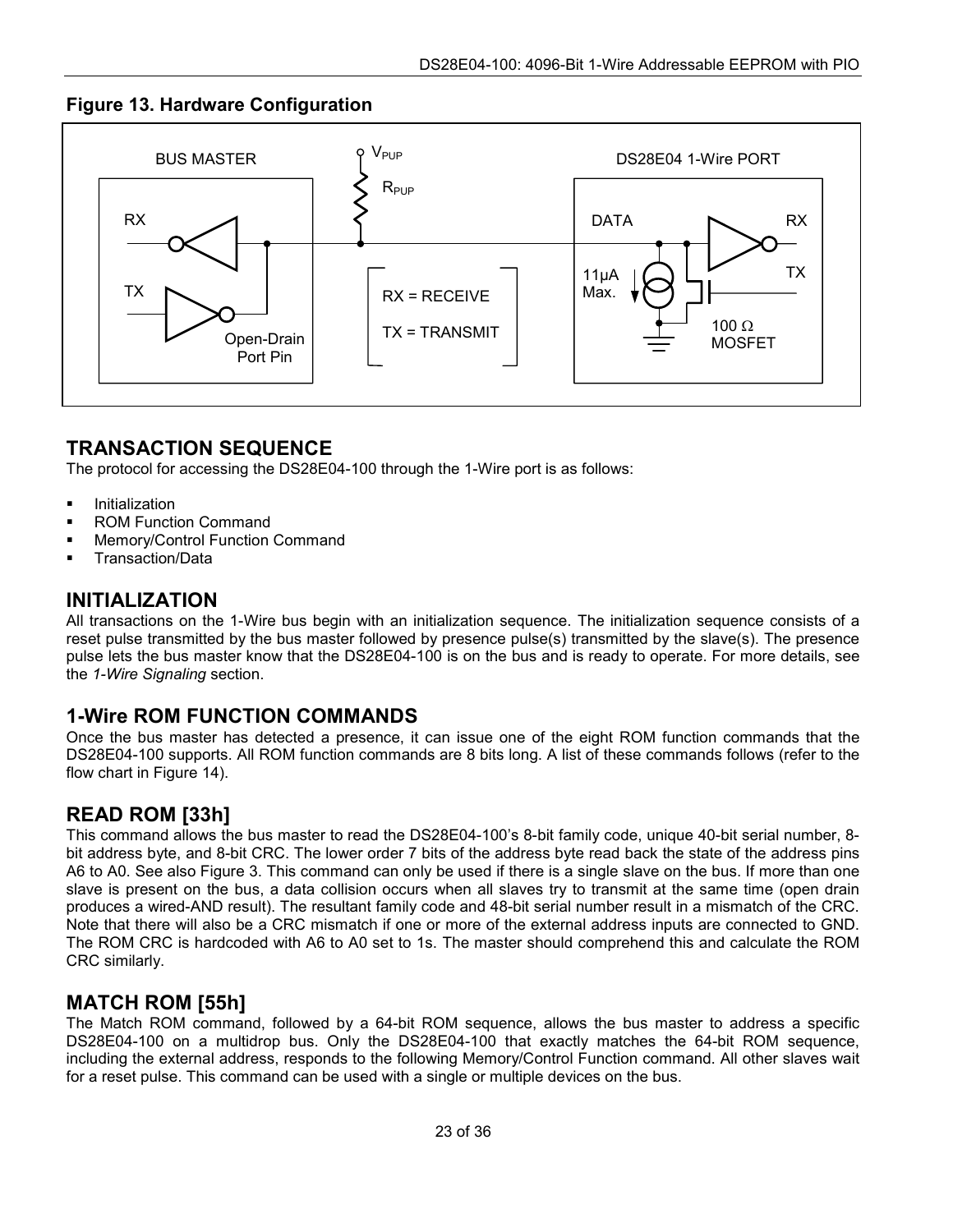# **SEARCH ROM [F0h]**

When a system is initially brought up, the bus master might not know the number of devices on the 1-Wire bus or their device ID numbers. By taking advantage of the wired-AND property of the bus, the master can use a process of elimination to identify the device ID numbers of all slave devices. For each bit of the device ID number, starting with the least significant bit, the bus master issues a triplet of time slots. On the first slot, each slave device participating in the search outputs the true value of its device ID number bit. On the second slot, each slave device participating in the search outputs the complemented value of its device ID number bit. On the third slot, the master writes the true value of the bit to be selected. All slave devices that do not match the bit written by the master stop participating in the search. If both of the read bits are zero, the master knows that slave devices exist with both states of the bit. By choosing which state to write, the bus master branches in the romcode tree. After one complete pass, the bus master knows the device ID number of a single device. Additional passes identify the device ID numbers of the remaining devices. Refer to *Application Note 187: 1-Wire Search Algorithm* for a detailed discussion, including an example.

**Note:** Since the DS28E04-100 lasered ROM CRC is calculated assuming the address inputs are all logic 1, then any address inputs that are connected to GND are not validated. It is recommended to do a double search when building a list of devices on the 1-Wire line.

# **CONDITIONAL SEARCH [ECh]**

The Conditional Search ROM command operates similarly to the Search ROM command except that only those devices, which fulfill certain conditions (CSR = 1), will participate in the search. This function provides an efficient means for the bus master to identify devices on a multidrop system that have to signal an important event. After each pass of the conditional search that successfully determined the 64-bit ROM code for a specific device on the multidrop bus, that particular device can be individually accessed as if a Match ROM had been issued, since all other devices will have dropped out of the search process and will be waiting for a reset pulse. The DS28E04-100 responds to the conditional search if the CSR signal is active. See the description of the registers at addresses 0223h to 0225h and Figure 7 for more details.

# **SKIP ROM [CCh]**

This command can save time in a single-drop bus system by allowing the bus master to access the memory functions without providing the 64-bit ROM code. If more than one slave is present on the bus and, for example, a Read command is issued following the Skip ROM command, data collision occurs on the bus as multiple slaves transmit simultaneously (open-drain pulldowns produce a wired-AND result).

### **RESUME [A5h]**

To maximize the data throughput in a multidrop environment, the Resume function is available. This function checks the status of the RC bit and, if it is set, directly transfers control to the Memory functions, similar to a Skip ROM command. The only way to set the RC bit is through successfully executing the Match ROM, Search ROM, or Overdrive Match ROM command. Once the RC bit is set, the device can repeatedly be accessed through the Resume Command function. Accessing another device on the bus clears the RC bit, preventing two or more devices from simultaneously responding to the Resume Command function.

### **OVERDRIVE SKIP ROM [3Ch]**

On a single-drop bus this command can save time by allowing the bus master to access the memory functions without providing the 64-bit ROM code. Unlike the normal Skip ROM command, the Overdrive Skip ROM sets the DS28E04-100 in the Overdrive mode (OD = 1). All communication following this command has to occur at Overdrive speed until a reset pulse of minimum 480µs duration resets all devices on the bus to standard speed  $(OD = 0).$ 

When issued on a multidrop bus, this command sets all Overdrive-supporting devices into Overdrive mode. To subsequently address a specific Overdrive-supporting device, a reset pulse at Overdrive speed has to be issued followed by a Match ROM or Search ROM command sequence. This speeds up the time for the search process. If more than one slave supporting Overdrive is present on the bus and the Overdrive Skip ROM command is followed by a Read command, data collision occurs on the bus as multiple slaves transmit simultaneously (open-drain pulldowns produce a wired-AND result).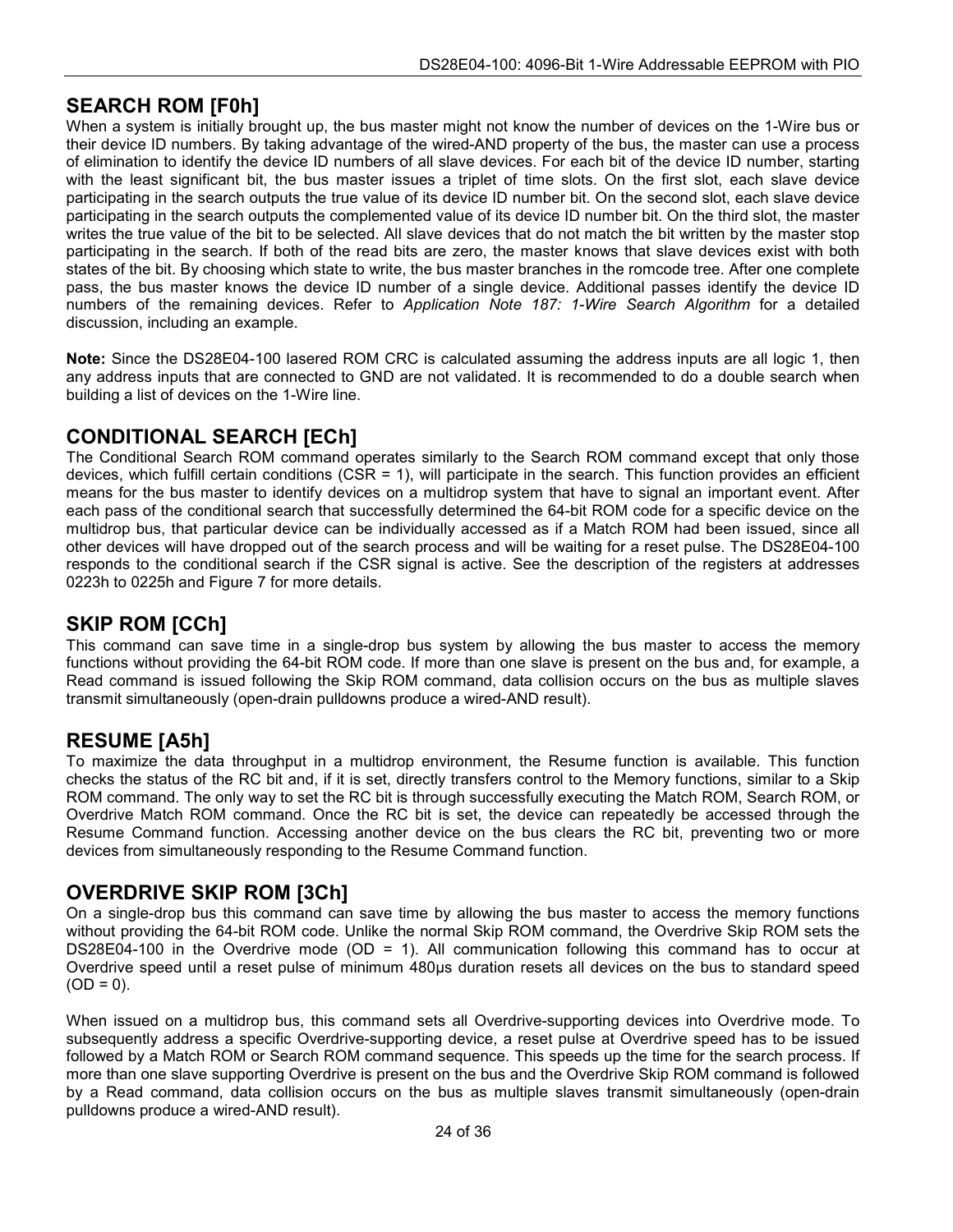

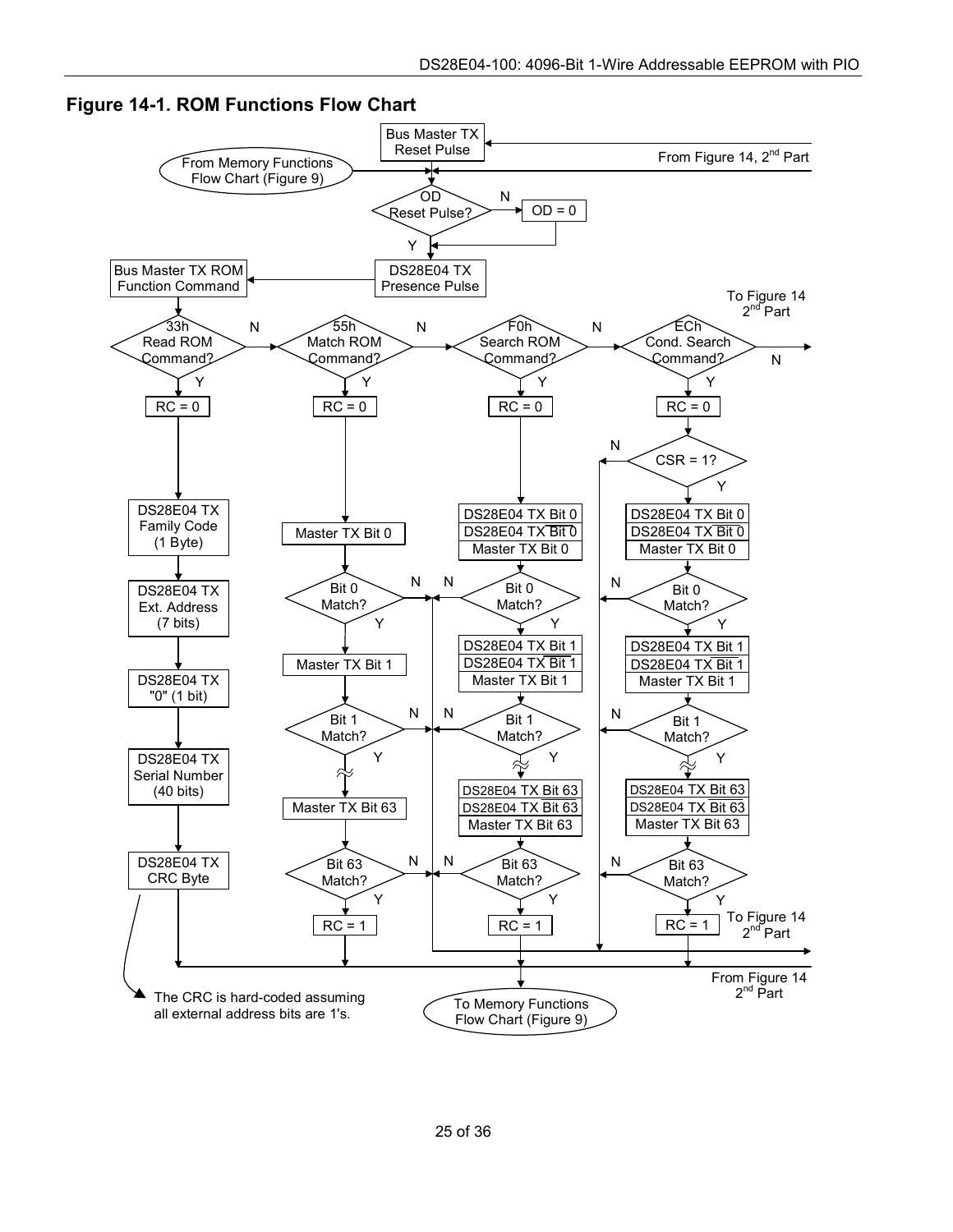

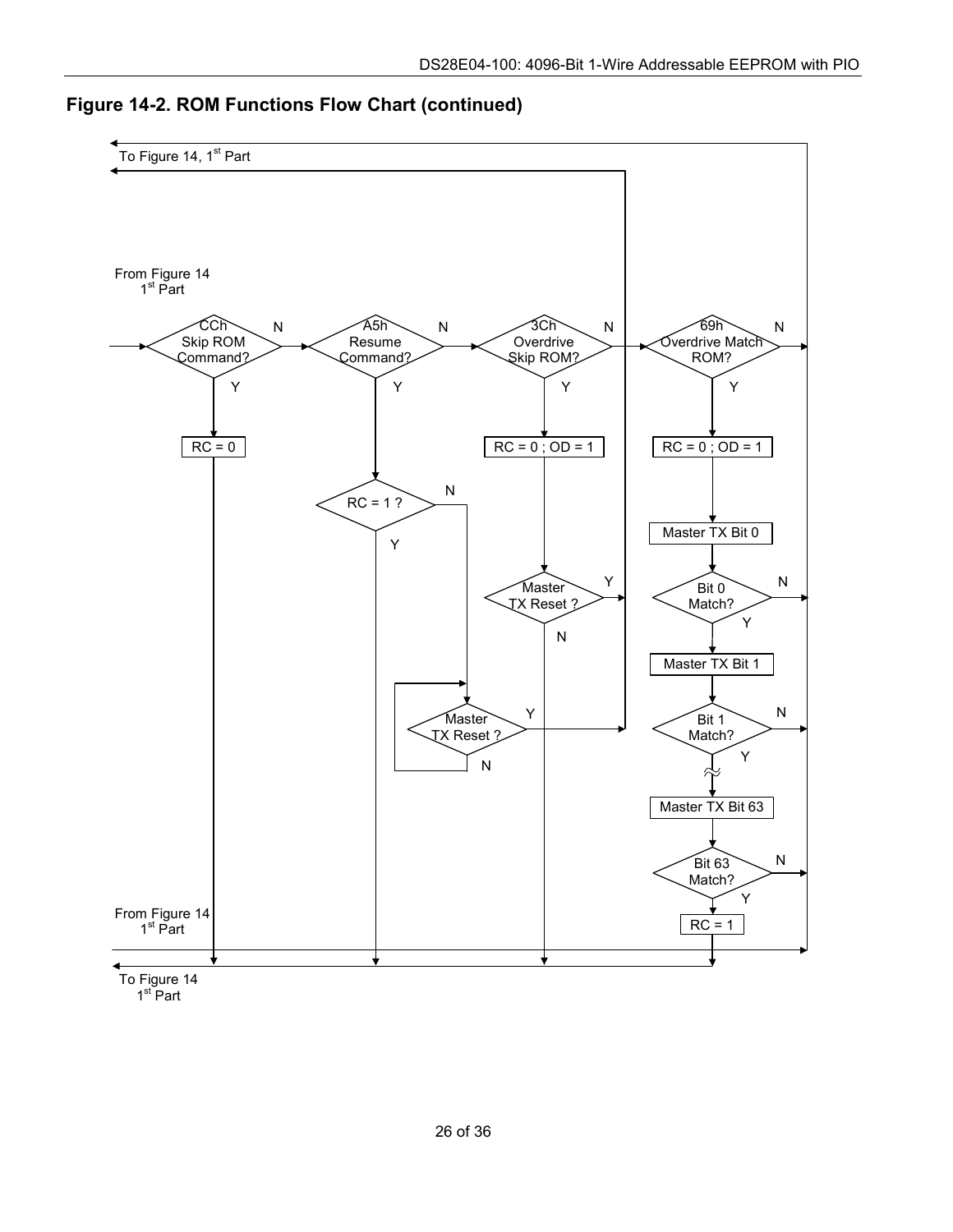# **OVERDRIVE MATCH ROM [69h]**

The Overdrive Match ROM command followed by a 64-bit ROM sequence transmitted at Overdrive speed allows the bus master to address a specific DS28E04-100 on a multidrop bus and to simultaneously set it in Overdrive mode. Only the DS28E04-100 that exactly matches the 64-bit ROM sequence responds to the subsequent Memory/Control Function command. Slaves already in Overdrive mode from a previous Overdrive Skip or successful Overdrive Match command remain in Overdrive mode. All overdrive-capable slaves return to standard speed at the next Reset Pulse of minimum 480us duration. The Overdrive Match ROM command can be used with a single or multiple devices on the bus.

# **1-Wire SIGNALING**

The DS28E04-100 requires strict protocols to ensure data integrity. The protocol consists of four types of signaling on one line: Reset Sequence with Reset Pulse and Presence Pulse, Write-Zero, Write-One, and Read-Data. Except for the Presence pulse, the bus master initiates all falling edges. The DS28E04-100 can communicate at two different speeds, standard speed, and Overdrive speed. If not explicitly set into the Overdrive mode, the DS28E04-100 communicates at standard speed. While in Overdrive Mode, the fast timing applies to all waveforms.

To get from idle to active, the voltage on the 1-Wire line needs to fall from  $V_{PUP}$  below the threshold  $V_{TL}$ . To get from active to idle, the voltage needs to rise from  $V_{ILMAX}$  past the threshold  $V_{TH}$ . The time it takes for the voltage to make this rise is seen in Figure 15 as 's' and its duration depends on the pullup resistor  $(R_{PUP})$  used and the capacitance of the 1-Wire network attached. The voltage  $V_{ILMAX}$  is relevant for the DS28E04-100 when determining a logical level, not triggering any events.

Figure 15 shows the initialization sequence required to begin any communication with the DS28E04-100. A Reset Pulse followed by a Presence Pulse indicates the DS28E04-100 is ready to receive data, given the correct ROM and Memory/Control Function command. If the bus master uses slew-rate control on the falling edge, it must pull down the line for t<sub>RSTL</sub> + t<sub>F</sub> to compensate for the edge. A t<sub>RSTL</sub> duration of 480µs or longer exits the Overdrive Mode, returning the device to standard speed. If the DS28E04-100 is in Overdrive Mode and t<sub>RSTL</sub> is no longer than 80µs, the device remains in Overdrive Mode. If the device is in Overdrive Mode and t<sub>RSTL</sub> is *between* 80µs and 480µs, the device will reset, but the communication speed is undetermined.



### **Figure 15. Initialization Procedure: Reset and Presence Pulse**

After the bus master has released the line, it goes into receive mode. Now the 1-Wire bus is pulled to  $V_{PUP}$  through the pullup resistor, or in case of a DS2482-x00 or DS2480B driver, by active circuitry. When the threshold  $V_{TH}$  is crossed, the DS28E04-100 waits for t<sub>PDH</sub> and then transmits a Presence Pulse by pulling the line low for t<sub>PDL</sub>. To detect a presence pulse, the master must test the logical state of the 1-Wire line at  $t_{\text{MSP}}$ .

The t<sub>RSTH</sub> window must be at least the sum of t<sub>PDHMAX</sub>, t<sub>PDLMAX</sub>, and t<sub>RECMIN</sub>. Immediately after t<sub>RSTH</sub> is expired, the  $DS28E04-100$  is ready for data communication. In a mixed population network,  $t_{RSTH}$  should be extended to minimum 480µs at standard speed and 48µs at Overdrive speed to accommodate other 1-Wire devices.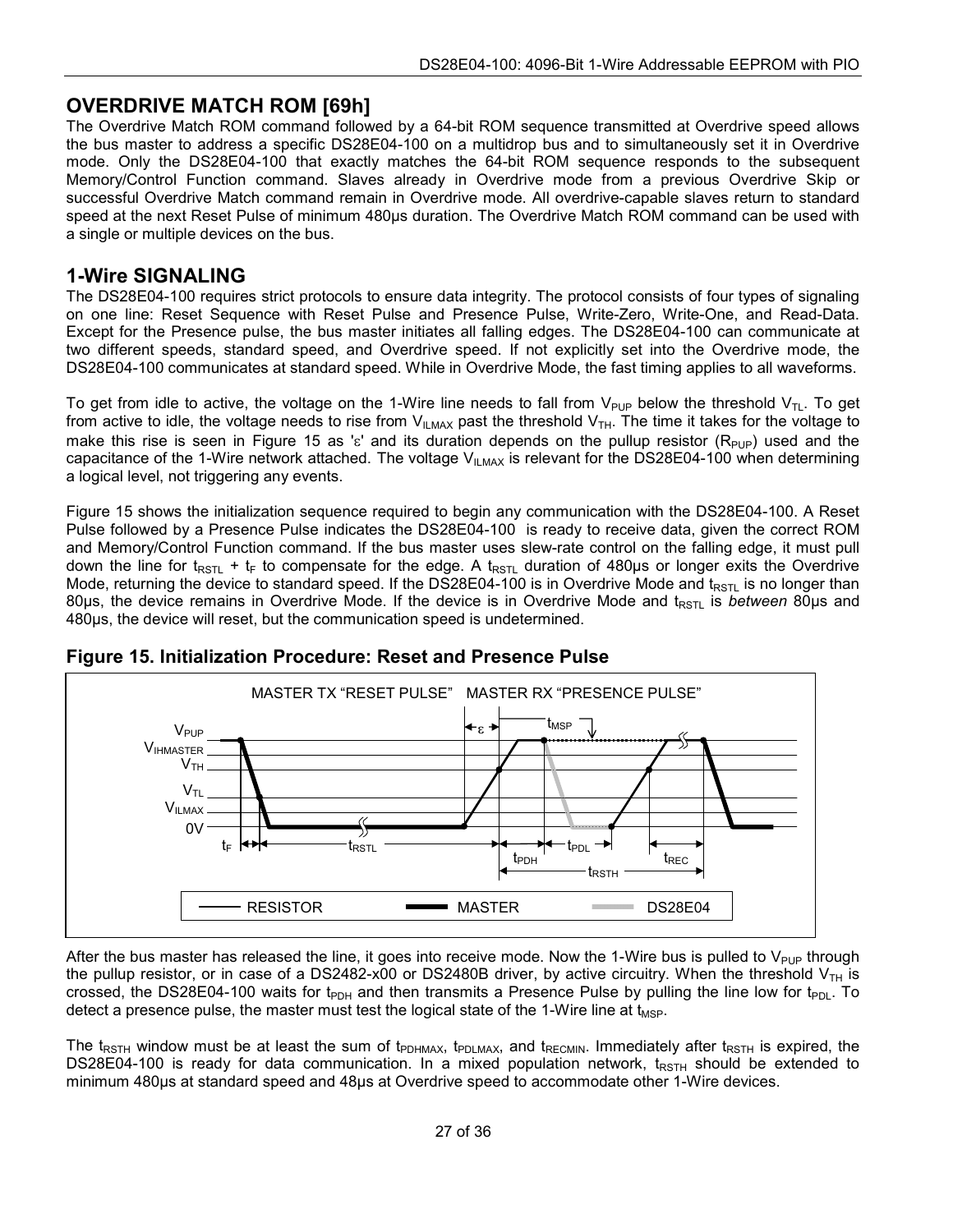# **Read/Write Time Slots**

Data communication with the DS28E04-100 takes place in time slots, which carry a single bit each. Write time slots transport data from bus master to slave. Read time slots transfer data from slave to master. Figure 16 illustrates the definitions of the write and read time slots.

All communication begins with the master pulling the data line low. As the voltage on the 1-Wire line falls below the threshold  $V_{TL}$ , the DS28E04-100 starts its internal timing generator that determines when the data line is sampled during a write time slot and how long data is valid during a read time slot.



**Figure 16. Read/Write Timing Diagram**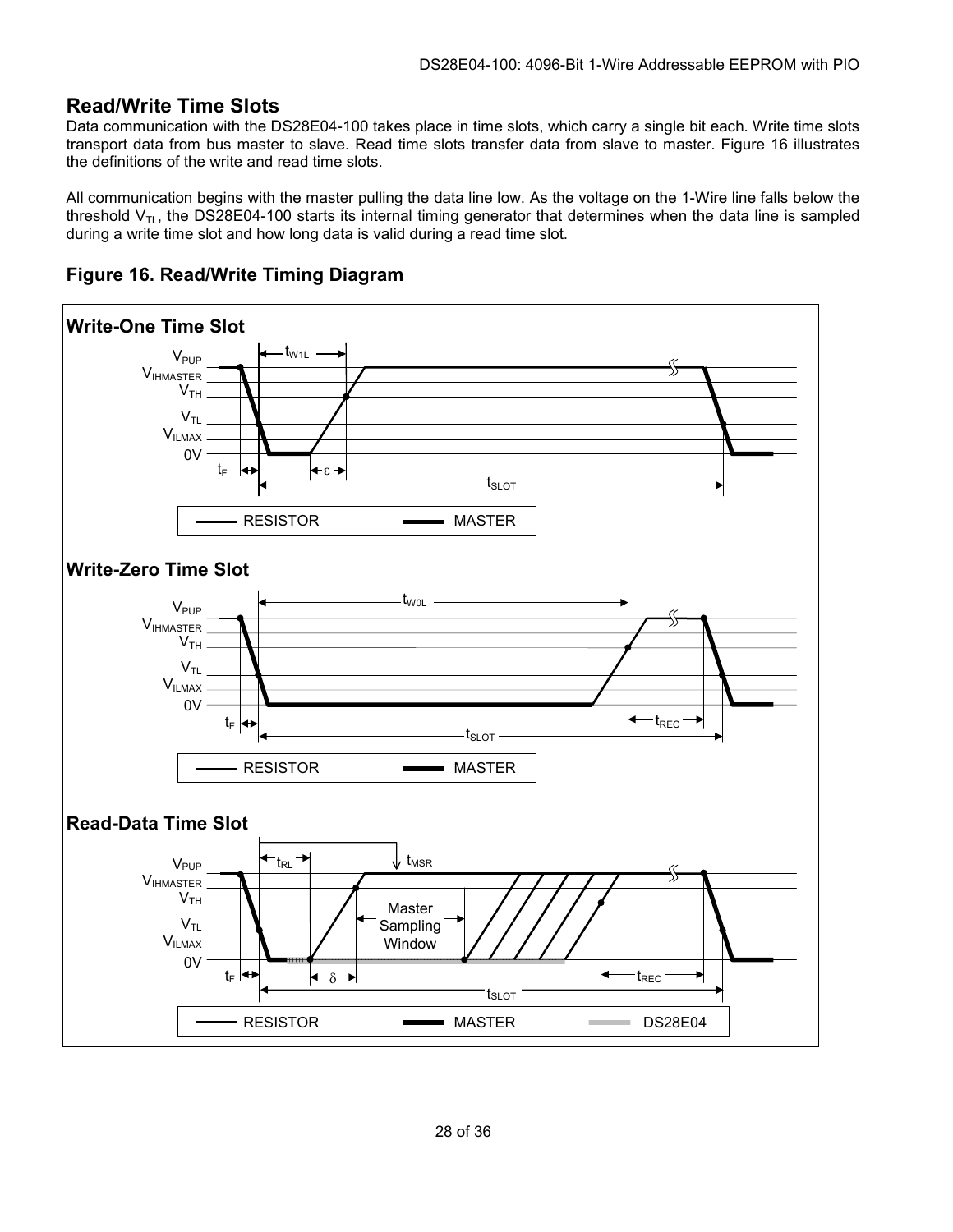### **Master-to-Slave**

For a write-one time slot, the voltage on the data line must have crossed the V<sub>TH</sub> threshold before the write-one low time t<sub>W1LMAX</sub> is expired. For a write-zero time slot, the voltage on the data line must stay below the V<sub>TH</sub> threshold until the write-zero low time t<sub>W0LMIN</sub> is expired. For the most reliable communication, the voltage on the data line should not exceed V<sub>ILMAX</sub> during the entire t<sub>W0L</sub> or t<sub>W1L</sub> window. After the V<sub>TH</sub> threshold has been crossed, the DS28E04-100 needs a recovery time  $t_{REC}$  before it is ready for the next time slot.

### **Slave-to-Master**

A **read-data** time slot begins like a write-one time slot. The voltage on the data line must remain below  $V<sub>T<sub>L</sub></sub>$  until the read low time t<sub>RL</sub> is expired. During the t<sub>RL</sub> window, when responding with a 0, the DS28E04-100 starts pulling the data line low; its internal timing generator determines when this pulldown ends and the voltage starts rising again. When responding with a 1, the DS28E04-100 does not hold the data line low at all, and the voltage starts rising as soon as  $t_{RL}$  is over.

The sum of  $t_{RL}$  +  $\delta$  (rise time) on one side and the internal timing generator of the DS28E04-100 on the other side define the master sampling window (t<sub>MSRMIN</sub> to t<sub>MSRMAX</sub>) in which the master must perform a read from the data line. For the most reliable communication,  $t_{RL}$  should be as short as permissible, and the master should read close to but no later than t<sub>MSRMAX</sub>. After reading from the data line, the master must wait until t<sub>SLOT</sub> is expired. This guarantees sufficient recovery time t<sub>REC</sub> for the DS28E04-100 to get ready for the next time slot. Note that t<sub>REC</sub> specified herein applies only to a single DS28E04-100 attached to a 1-Wire line. For multidevice configurations,  $t_{\text{REC}}$  needs to be extended to accommodate the additional 1-Wire device input capacitance. Alternatively, an interface that performs active pullup during the 1-Wire recovery time such as the DS2482-x00 or DS2480B 1-Wire line drivers can be used.

### **IMPROVED NETWORK BEHAVIOR (SWITCHPOINT HYSTERESIS)**

In a 1-Wire environment, line termination is possible only during transients controlled by the bus master (1-Wire driver). 1-Wire networks, therefore, are susceptible to noise of various origins. Depending on the physical size and topology of the network, reflections from end points and branch points can add up, or cancel each other to some extent. Such reflections are visible as glitches or ringing on the 1-Wire communication line. Noise coupled onto the 1-Wire line from external sources can also result in signal glitching. A glitch during the rising edge of a time slot can cause a slave device to lose synchronization with the master and, consequently, result in a search ROM command coming to a dead end or cause a device-specific function command to abort. For better performance in network applications, the DS28E04-100 uses a new 1-Wire front end, which makes it less sensitive to noise and also reduces the magnitude of noise injected by the slave device itself.

The 1-Wire front end of the DS28E04-100 differs from traditional slave devices in four characteristics.

- 1) The falling edge of the presence pulse has a controlled slew rate. This provides a better match to the line impedance than a digitally switched transistor, converting the high-frequency ringing known from traditional devices into a smoother low-bandwidth transition. The slew-rate control is specified by the parameter  $t_{FPD}$ , which has different values for standard and Overdrive speed.
- 2) There is additional lowpass filtering in the circuit that detects the falling edge at the beginning of a time slot. This reduces the sensitivity to high-frequency noise. This additional filtering does not apply at Overdrive speed.
- 3) There is a hysteresis at the low-to-high switching threshold  $V<sub>TH</sub>$ . If a negative glitch crosses  $V<sub>TH</sub>$  but does not go below  $V_{TH}$  -  $V_{HY}$ , it will not be recognized (Figure 17, Case A). The hysteresis is effective at any 1-Wire speed.
- 4) There is a time window specified by the rising edge hold-off time  $t_{REH}$  during which glitches are ignored, even if they extend below V<sub>TH</sub> - V<sub>HY</sub> threshold (Figure 17, Case B,  $t_{GL}$  <  $t_{REH}$ ). Deep voltage droops or glitches that appear late after crossing the  $V<sub>TH</sub>$  threshold and extend beyond the t<sub>REH</sub> window cannot be filtered out and are taken as the beginning of a new time slot (Figure 17, Case C,  $t_{GL} \ge t_{REH}$ ).

Only devices that have the parameters  $t_{FPD}$ ,  $V_{HY}$ , and  $t_{REH}$  specified in their electrical characteristics use the improved 1-Wire front end.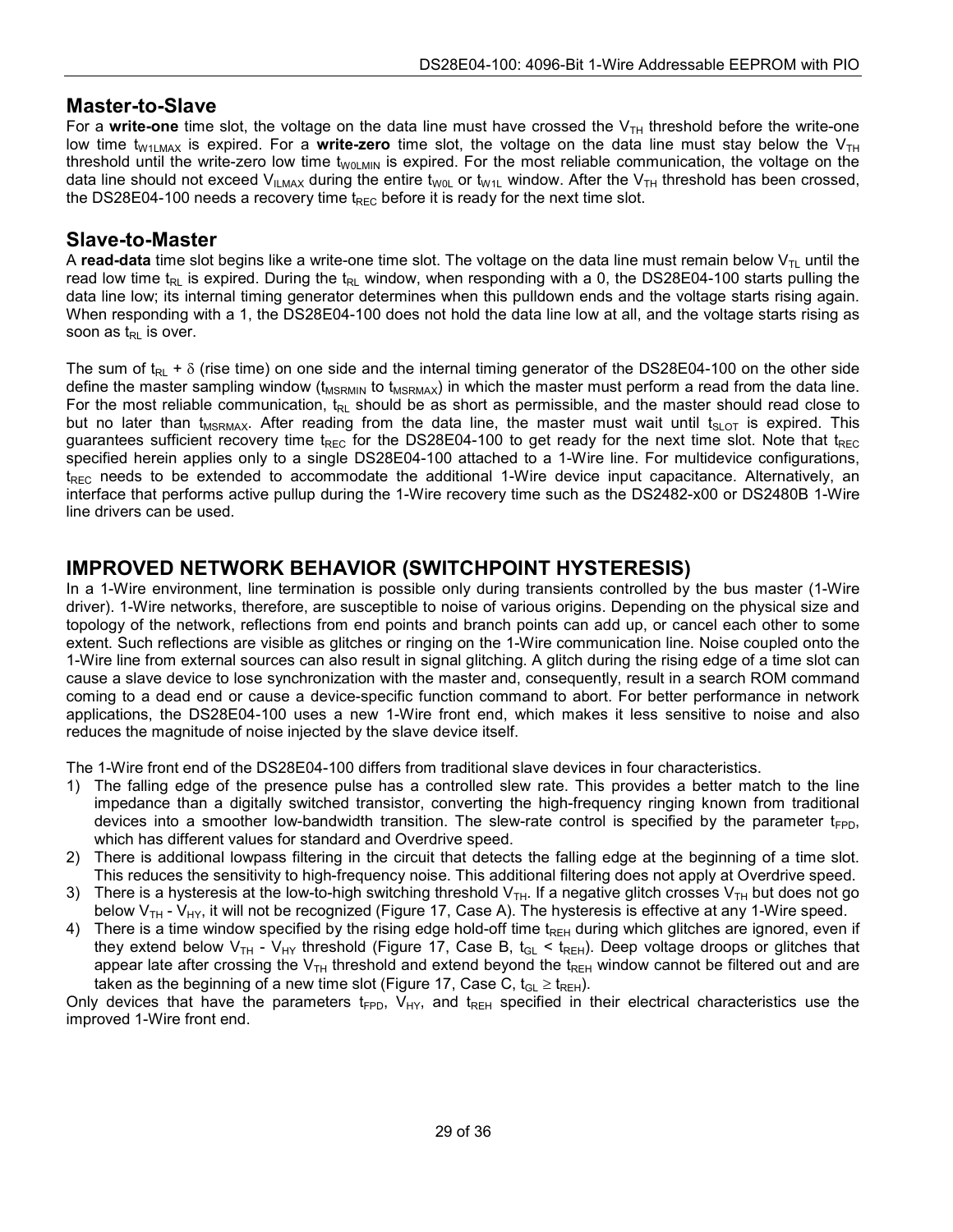

### **Figure 17. Noise Suppression Scheme**

### **CRC GENERATION**

With the DS28E04-100 there are two different types of CRCs. One CRC is an 8-bit type and is stored in the most significant byte of the 64-bit ROM. The bus master can compute a CRC value from the first 56 bits of the ROM and, if none of the address inputs is connected to GND, compare it to the value stored within the DS28E04-100 to determine whether the ROM data has been received error-free. If any of the address pins are connected to GND, the bus master can calculate the CRC based on an all 1s external address field to determine whether the nonexternal address ROM data has been received error-free. The equivalent polynomial function of this CRC is  $X^8 + X^5$  $+ X<sup>4</sup> + 1$ . This 8-bit CRC is received in the true (noninverted) form. It is computed at the factory and hardcoded into the ROM.

The other CRC is a 16-bit type, generated according to the standardized CRC16-polynomial function  $x^{16} + x^{15} + x^2$ + 1. This CRC is used for fast verification of a data transfer when writing to or reading from the scratchpad or when reading from the PIOs. In contrast to the 8-bit CRC, the 16-bit CRC is always communicated in the inverted form. A CRC generator inside the DS28E04-100 chip (Figure 18) calculates a new 16-bit CRC, as shown in the command flow chart (Figure 9). The bus master compares the CRC value read from the device to the one it calculates from the data, and decides whether to continue with an operation or to reread the portion of the data with the CRC error.

With the Write Scratchpad command, the CRC is generated by first clearing the CRC generator and then shifting in the command code, the target addresses TA1 and TA2, and all the data bytes as they were sent by the bus master. The DS28E04-100 transmits this CRC only if E4:E0 = 11111b, i.e., the end of the scratchpad is hit.

With the Read Scratchpad command, the CRC is generated by first clearing the CRC generator and then shifting in the Command code, the target addresses TA1 and TA2, the E/S byte, and the scratchpad data as they were sent by the DS28E04-100. The DS28E04-100 transmits this CRC only if the reading continues through the end of the data written in the previous write scratchpad sequence. Example: if one writes a single byte to the scratchpad and then reads the scratchpad, one will receive a CRC of the command, TA1, TA2, and the data byte.

With the initial pass through the PIO Access Read command flow, the CRC is generated by first clearing the CRC generator and then shifting in the command code followed by 32 bytes of PIO pin data. Subsequent passes through the command flow generate a 16-bit CRC that is the result of clearing the CRC generator and then shifting in 32 bytes read from the PIO pins. For more information on generating CRC values, refer to *Application Note 27*.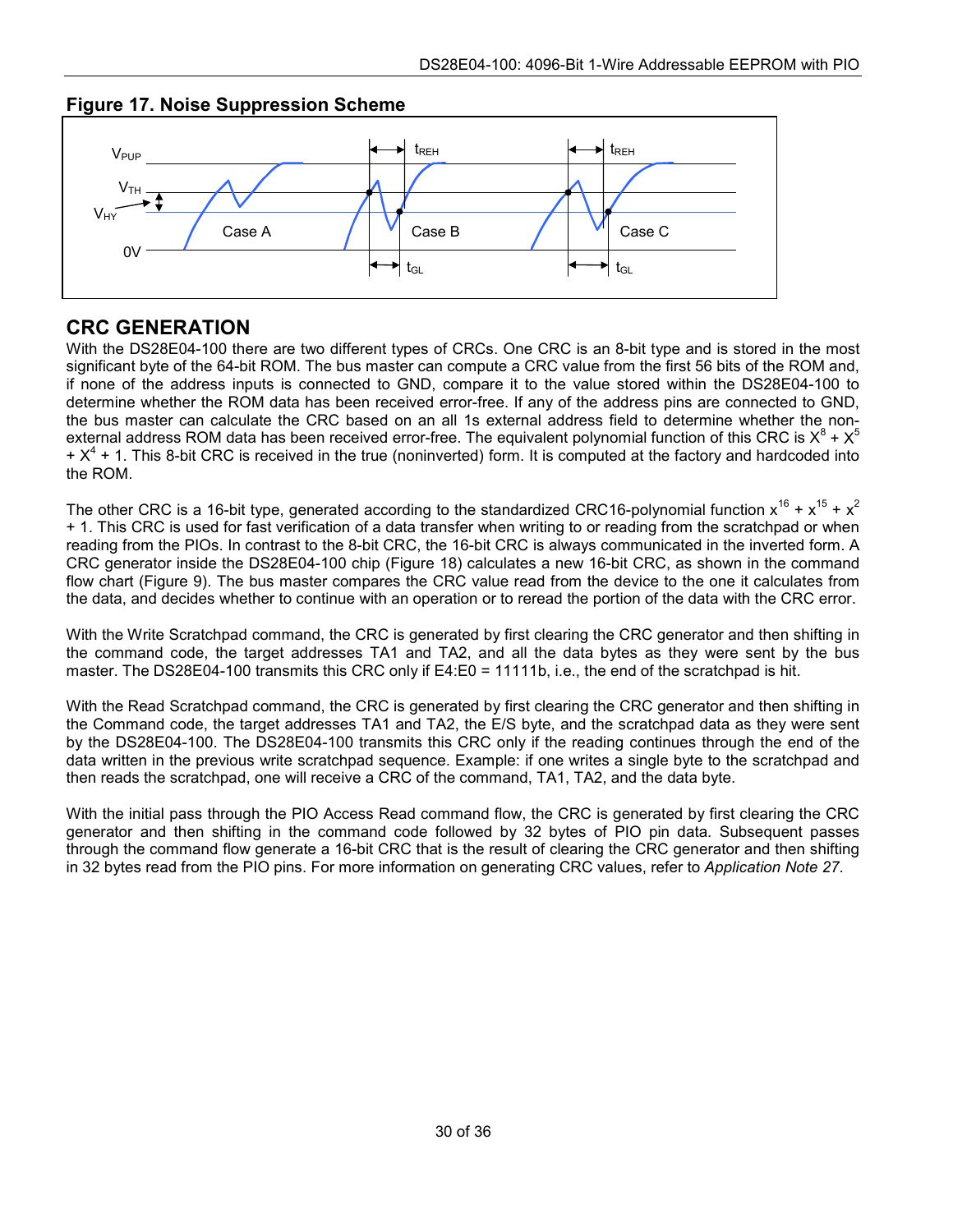

**Figure 18. CRC-16 Hardware Description and Polynomial** 

# **COMMAND-SPECIFIC 1-Wire COMMUNICATION PROTOCOL—LEGEND**

| <b>SYMBOL</b>                 | <b>DESCRIPTION</b>                                                                                    |
|-------------------------------|-------------------------------------------------------------------------------------------------------|
| <b>RST</b>                    | 1-Wire Reset Pulse generated by master.                                                               |
| PD.                           | 1-Wire Presence Pulse generated by slave.                                                             |
| Select                        | Command and data to satisfy the ROM function protocol.                                                |
| WS                            | Command "Write Scratchpad".                                                                           |
| <b>RS</b>                     | Command "Read Scratchpad".                                                                            |
| <b>CPS</b>                    | Command "Copy Scratchpad".                                                                            |
| <b>RM</b>                     | Command "Read Memory".                                                                                |
| WREG                          | Command "Write Register".                                                                             |
| <b>PIOR</b>                   | Command "PIO Access Read".                                                                            |
| <b>PIOW</b>                   | Command "PIO Access Write".                                                                           |
| <b>PIOP</b>                   | Command "PIO Access Pulse".                                                                           |
| <b>RAL</b>                    | Command "Reset Activity Latches".                                                                     |
| TA                            | Target address TA1, TA2.                                                                              |
| TA-E/S                        | Target address TA1, TA2 with E/S byte.                                                                |
| $<$ 32 - T4:T0 bytes>         | Transfer of as many bytes as needed to reach the end of the scratchpad for a given<br>target address. |
| <data eom="" to=""></data>    | Transfer of as many data bytes as are needed to reach the end of the memory.                          |
| <register data=""></register> | Data for registers at addresses 223h to 225h, 1 to 3 bytes, depending on start address.               |
| CRC16\                        | Transfer of an inverted CRC16.                                                                        |
| FF loop                       | Indefinite loop where the master reads FF bytes.                                                      |
| AA loop                       | Indefinite loop where the master reads AA bytes.                                                      |
| Programming                   | Data transfer to EEPROM; no activity on the 1-Wire bus permitted during this time.                    |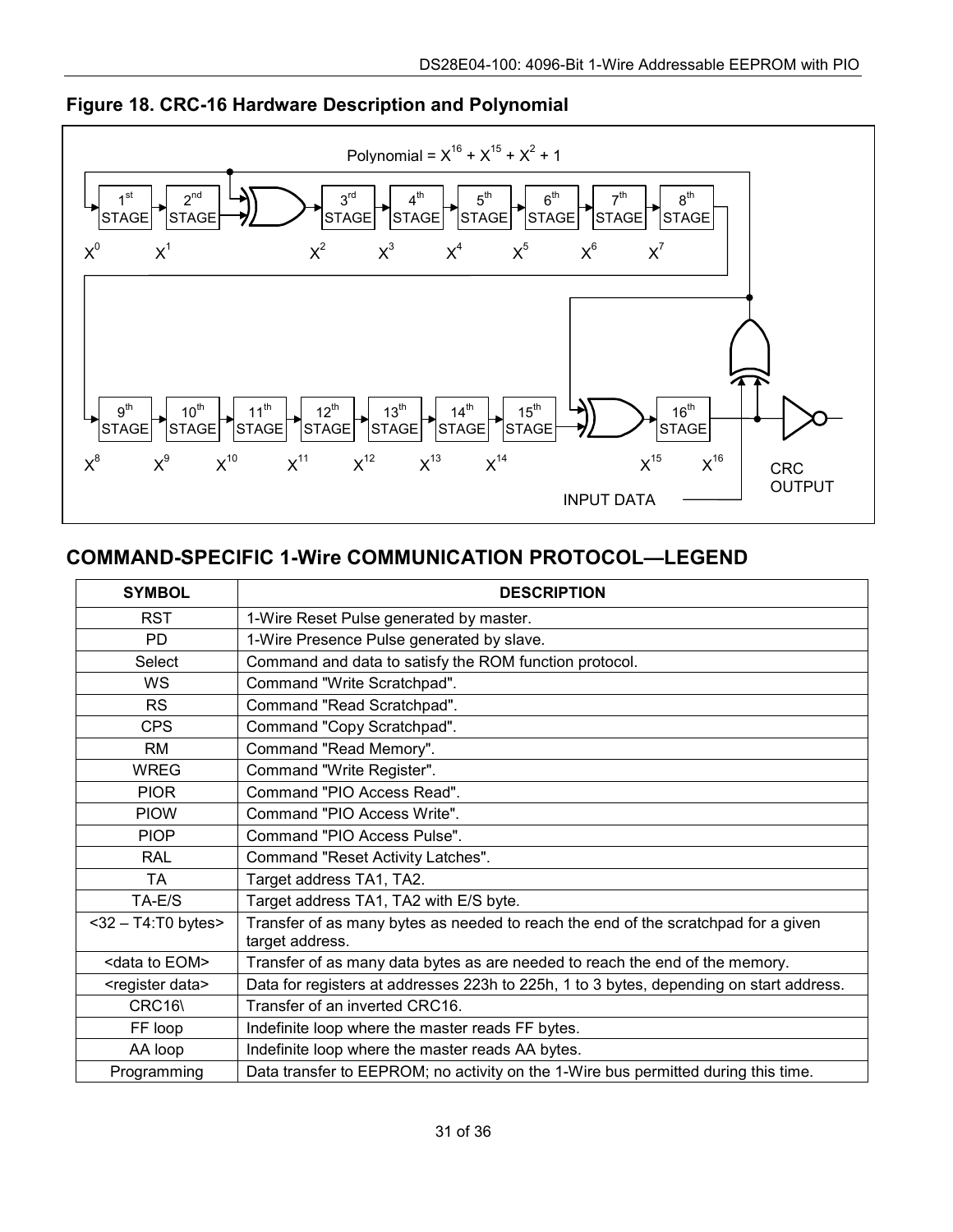# **COMMAND-SPECIFIC 1-Wire COMMUNICATION PROTOCOL—COLOR CODES**

|            | Master to slave |                                 | Slave to master |                                         | Programming                                     |         |         |                                                               |
|------------|-----------------|---------------------------------|-----------------|-----------------------------------------|-------------------------------------------------|---------|---------|---------------------------------------------------------------|
|            |                 |                                 |                 | <b>WRITE SCRATCHPAD (CANNOT FAIL)</b>   |                                                 |         |         |                                                               |
| <b>RST</b> | <b>PD</b>       | Select                          | <b>WS</b>       | <b>TA</b>                               | $<$ 32 - T4:T0 bytes>                           |         | CRC16\  | FF loop                                                       |
|            |                 |                                 |                 |                                         |                                                 |         |         |                                                               |
|            |                 |                                 |                 | <b>READ SCRATCHPAD (CANNOT FAIL)</b>    |                                                 |         |         |                                                               |
| <b>RST</b> | <b>PD</b>       | <b>Select</b>                   | <b>RS</b>       | TA-E/S                                  | <e4:e0 +1="" -="" bytes="" t4:t0=""></e4:e0>    |         |         | CRC16\<br>FF loop                                             |
|            |                 |                                 |                 |                                         |                                                 |         |         |                                                               |
|            |                 |                                 |                 |                                         |                                                 |         |         |                                                               |
|            |                 |                                 |                 |                                         | <b>COPY SCRATCHPAD 1-Wire POWERED (SUCCESS)</b> |         |         |                                                               |
| <b>RST</b> | <b>PD</b>       | Select                          | <b>CPS</b>      | TA-E/S                                  | <b>wait t</b> <sub>PROGMAX</sub>                |         | AA loop |                                                               |
|            |                 |                                 |                 |                                         |                                                 |         |         | COPY SCRATCHPAD (INVALID ADDRESS OR PF = 1 OR COPY PROTECTED) |
| <b>RST</b> | PD              | Select                          | <b>CPS</b>      | TA-E/S                                  | FF loop                                         |         |         |                                                               |
|            |                 |                                 |                 |                                         |                                                 |         |         |                                                               |
|            |                 |                                 |                 |                                         |                                                 |         |         |                                                               |
|            |                 | <b>READ MEMORY (SUCCESS)</b>    |                 |                                         |                                                 |         |         |                                                               |
| <b>RST</b> | <b>PD</b>       | Select                          | <b>RM</b>       | <b>TA</b>                               | <data eom="" to=""></data>                      | FF loop |         |                                                               |
|            |                 |                                 |                 | <b>READ MEMORY (INVALID ADDRESS)</b>    |                                                 |         |         |                                                               |
| <b>RST</b> | PD              | Select                          | <b>RM</b>       | <b>TA</b>                               | FF loop                                         |         |         |                                                               |
|            |                 |                                 |                 |                                         |                                                 |         |         |                                                               |
|            |                 |                                 |                 |                                         |                                                 |         |         |                                                               |
|            |                 | <b>WRITE REGISTER (SUCCESS)</b> |                 |                                         |                                                 |         |         |                                                               |
| <b>RST</b> | PD              | Select                          | <b>WREG</b>     | <b>TA</b>                               | <register data=""></register>                   |         | FF loop |                                                               |
|            |                 |                                 |                 | <b>WRITE REGISTER (INVALID ADDRESS)</b> |                                                 |         |         |                                                               |
| <b>RST</b> | PD              | Select                          | <b>WREG</b>     | <b>TA</b>                               | FF loop                                         |         |         |                                                               |
|            |                 |                                 |                 |                                         |                                                 |         |         |                                                               |
|            |                 |                                 |                 |                                         |                                                 |         |         |                                                               |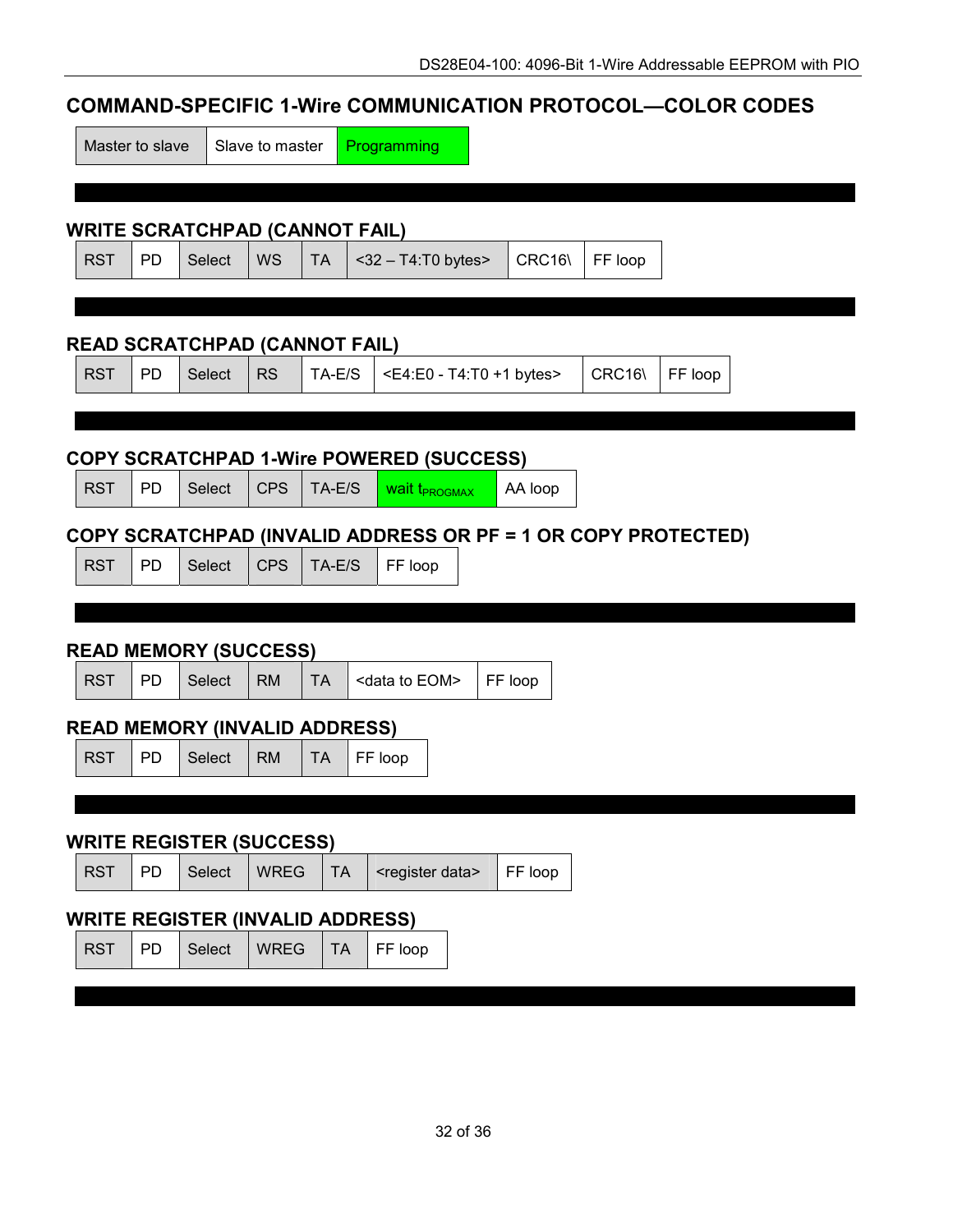| <b>RST</b> | <b>PD</b> | Select                            | <b>PIOR</b> | PIO ACCESS READ (CANNOT FAIL)                          | CRC16\                                                                                                       |
|------------|-----------|-----------------------------------|-------------|--------------------------------------------------------|--------------------------------------------------------------------------------------------------------------|
|            |           |                                   |             | <32 bytes PIO data>                                    |                                                                                                              |
|            |           |                                   |             |                                                        |                                                                                                              |
|            |           |                                   |             | Loop until master sends Reset Pulse                    |                                                                                                              |
|            |           |                                   |             |                                                        |                                                                                                              |
|            |           | <b>PIO ACCESS WRITE (SUCCESS)</b> |             |                                                        |                                                                                                              |
| <b>RST</b> | <b>PD</b> | Select                            | <b>PIOW</b> | <new data="" pio=""></new>                             | <inverted data="" new="" pio=""><br/><math>&lt;</math>AAh&gt;<br/><pio data=""></pio></inverted>             |
|            |           |                                   |             |                                                        |                                                                                                              |
|            |           |                                   |             |                                                        | Loop until master sends Reset Pulse                                                                          |
|            |           |                                   |             | PIO ACCESS WRITE (INVALID DATA BYTE)                   |                                                                                                              |
| <b>RST</b> | <b>PD</b> | <b>Select</b>                     | <b>PIOW</b> | <new data="" pio=""></new>                             | <invalid byte="" data=""><br/>FF loop</invalid>                                                              |
|            |           |                                   |             |                                                        |                                                                                                              |
|            |           |                                   |             |                                                        |                                                                                                              |
|            |           | PIO ACCESS PULSE (SUCCESS)        |             |                                                        |                                                                                                              |
| <b>RST</b> | <b>PD</b> | Select                            | <b>PIOP</b> | <selection mask=""></selection>                        | <pio data=""><br/><inverted mask="" selection=""><br/><math>&lt;</math>AAh<math>&gt;</math></inverted></pio> |
|            |           |                                   |             |                                                        |                                                                                                              |
|            |           |                                   |             |                                                        |                                                                                                              |
|            |           |                                   |             | PIO ACCESS PULSE (INVALID SELECTION MASK)              |                                                                                                              |
| <b>RST</b> | <b>PD</b> | Select                            | <b>PIOP</b> | <selection mask=""></selection>                        | <invalid mask="" selection=""><br/>FF loop</invalid>                                                         |
|            |           |                                   |             |                                                        |                                                                                                              |
|            |           |                                   |             |                                                        |                                                                                                              |
| <b>RST</b> | <b>PD</b> | Select                            | <b>RAL</b>  | <b>RESET ACTIVITY LATCHES (CANNOT FAIL)</b><br>AA loop |                                                                                                              |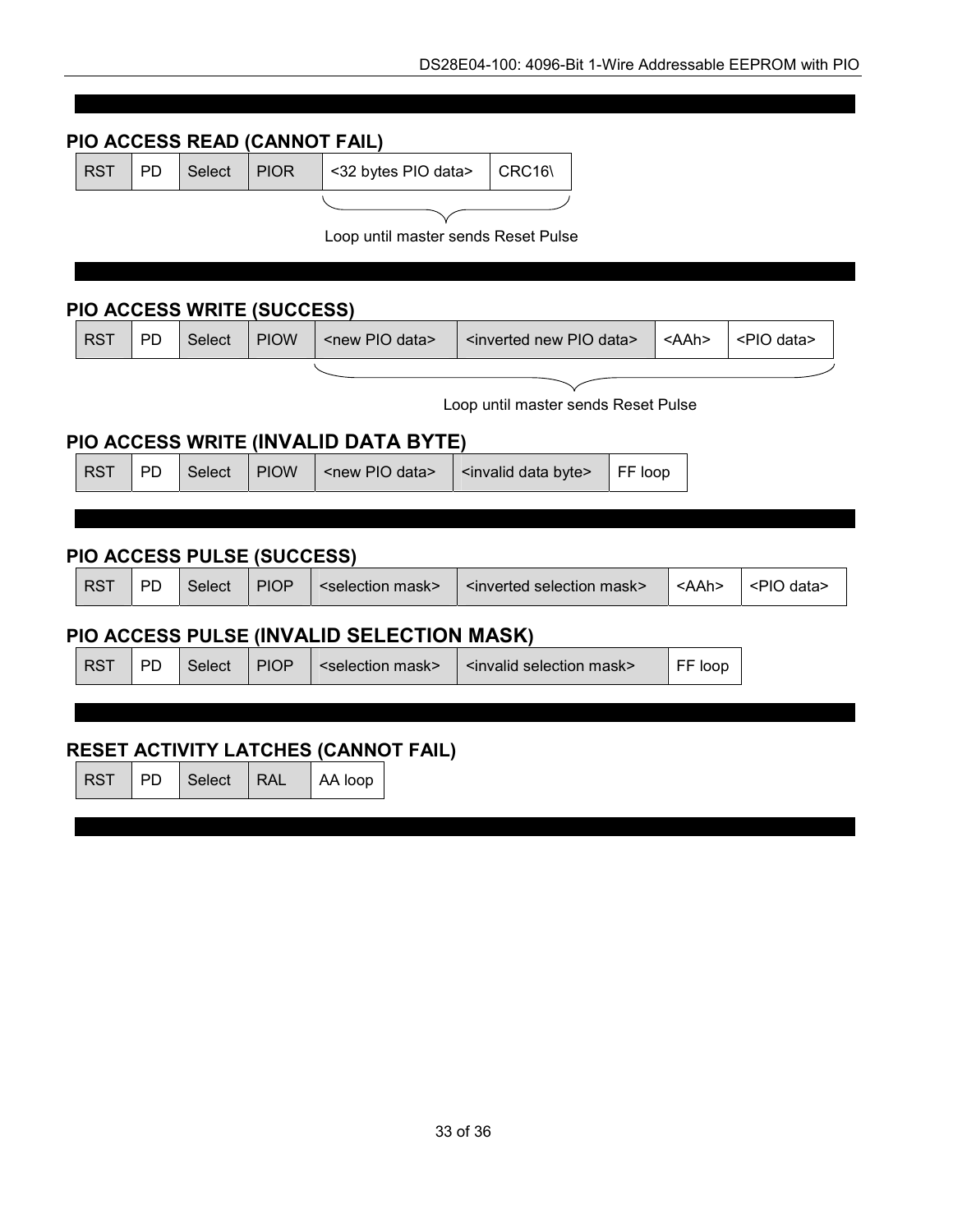# **MEMORY FUNCTION EXAMPLE**

Write 5 bytes to memory page 1, starting at address 0021h. Read the entire memory and the PIO-related registers. With only a single DS28E04-100 connected to the bus master, the communication looks like this:

| <b>MASTER MODE</b> | <b>DATA (LSB FIRST)</b> | <b>COMMENTS</b>                                |
|--------------------|-------------------------|------------------------------------------------|
| <b>TX</b>          | (Reset)                 | Reset pulse                                    |
| <b>RX</b>          | (Presence)              | Presence pulse                                 |
| <b>TX</b>          | CCh                     | Issue "Skip ROM" command                       |
| <b>TX</b>          | 0Fh                     | Issue "Write Scratchpad" command               |
| <b>TX</b>          | 21h                     | TA1, beginning offset = 21h                    |
| <b>TX</b>          | 00h                     | TA2, address = $0021h$                         |
| <b>TX</b>          | <5 data bytes>          | Write 5 bytes of data to scratchpad            |
| <b>TX</b>          | (Reset)                 | Reset pulse                                    |
| <b>RX</b>          | (Presence)              | Presence pulse                                 |
| <b>TX</b>          | CCh                     | Issue "Skip ROM" command                       |
| <b>TX</b>          | AAh                     | Issue "Read Scratchpad" command                |
| <b>RX</b>          | 21h                     | Read TA1, beginning offset = 21h               |
| <b>RX</b>          | 00h                     | Read TA2, address = 0021h                      |
| <b>RX</b>          | 05h                     | Read E/S, ending offset = 00101b, AA, $PF = 0$ |
| <b>RX</b>          | <5 data bytes>          | Read scratchpad data and verify                |
| <b>RX</b>          | <2 bytes CRC16\>        | Read CRC to check for data integrity           |
| <b>TX</b>          | (Reset)                 | Reset pulse                                    |
| <b>RX</b>          | (Presence)              | Presence pulse                                 |
| <b>TX</b>          | CCh                     | Issue "Skip ROM" command                       |
| <b>TX</b>          | 55h                     | Issue "Copy Scratchpad" command                |
| <b>TX</b>          | 21h                     | TA <sub>1</sub>                                |
| <b>TX</b>          | 00h                     | TA <sub>2</sub><br>(AUTHORIZATION CODE)        |
| <b>TX</b>          | 05h                     | E/S                                            |
| ----               | <1-Wire idle high>      | Wait 10ms for the copy function to complete    |
| <b>RX</b>          | AAh                     | Read copy status, AAh = success                |
| <b>TX</b>          | (Reset)                 | Reset pulse                                    |
| <b>RX</b>          | (Presence)              | Presence pulse                                 |
| <b>TX</b>          | CCh                     | Issue "Skip ROM" command                       |
| <b>TX</b>          | F <sub>0</sub> h        | Issue "Read Memory" command                    |
| <b>TX</b>          | 00h                     | TA1, beginning offset = 00h                    |
| <b>TX</b>          | 00h                     | TA2, address = $0000h$                         |
| <b>RX</b>          | <550 data bytes>        | Read the entire memory                         |
| <b>TX</b>          | (Reset)                 | Reset pulse                                    |
| <b>RX</b>          | (Presence)              | Presence pulse                                 |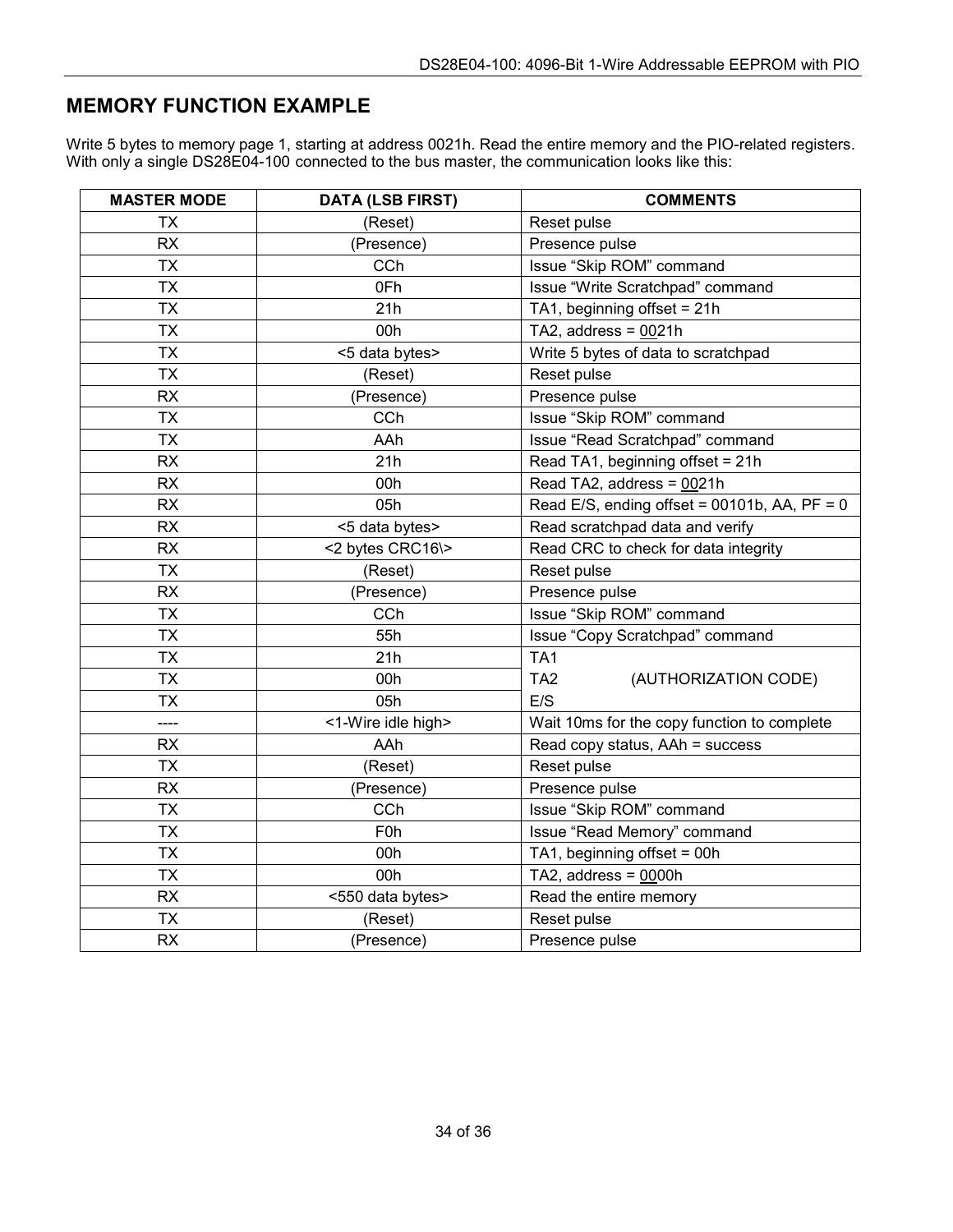# **PIO ACCESS READ EXAMPLE**

Read the state of the PIOs 32 times.

With only a single DS28E04-100 connected to the bus master, the communication looks like this:

| <b>MASTER MODE</b> | <b>DATA (LSB FIRST)</b> | <b>COMMENTS</b>                      |
|--------------------|-------------------------|--------------------------------------|
| ТX                 | (Reset)                 | Reset pulse                          |
| <b>RX</b>          | (Presence)              | Presence pulse                       |
| ТX                 | CC <sub>h</sub>         | Issue "Skip ROM" command             |
| ТX                 | F5h                     | Issue "PIO Access Read" command      |
| RX                 | <32 data bytes>         | Read 32 PIO samples                  |
| RX                 | <2 bytes CRC16\>        | Read CRC to check for data integrity |
| ТX                 | (Reset)                 | Reset pulse                          |
| RX                 | (Presence)              | Presence pulse                       |

The inverted CRC16 is transmitted after 32 bytes of PIO data.

# **PIO ACCESS WRITE EXAMPLE**

Set both PIOs to 0 and then to 1. Both PIOs are pulled high to  $V_{CC}$  or  $V_{PUP}$  by a resistor. With only a single DS28E04-100 connected to the bus master, the communication looks like this:

| <b>MASTER MODE</b> | <b>DATA (LSB FIRST)</b> | <b>COMMENTS</b>                     |
|--------------------|-------------------------|-------------------------------------|
| ТX                 | (Reset)                 | Reset pulse                         |
| <b>RX</b>          | (Presence)              | Presence pulse                      |
| TX                 | CC <sub>h</sub>         | Issue "Skip ROM" command            |
| TX                 | 5Ah                     | Issue "PIO Access Write" command    |
| TX                 | <b>FCh</b>              | Write new PIO output state          |
| TX                 | 03h                     | Write inverted new PIO output state |
| <b>RX</b>          | AAh                     | Read confirmation byte              |
| <b>RX</b>          | <b>FCh</b>              | Read new PIO pin status             |
| TX                 | <b>FFh</b>              | Write new PIO output state          |
| TX                 | 00h                     | Write inverted new PIO output state |
| <b>RX</b>          | AAh                     | Read confirmation byte              |
| <b>RX</b>          | <b>FFh</b>              | Read new PIO pin status             |
| TX                 | (Reset)                 | Reset pulse                         |
| <b>RX</b>          | (Presence)              | Presence pulse                      |